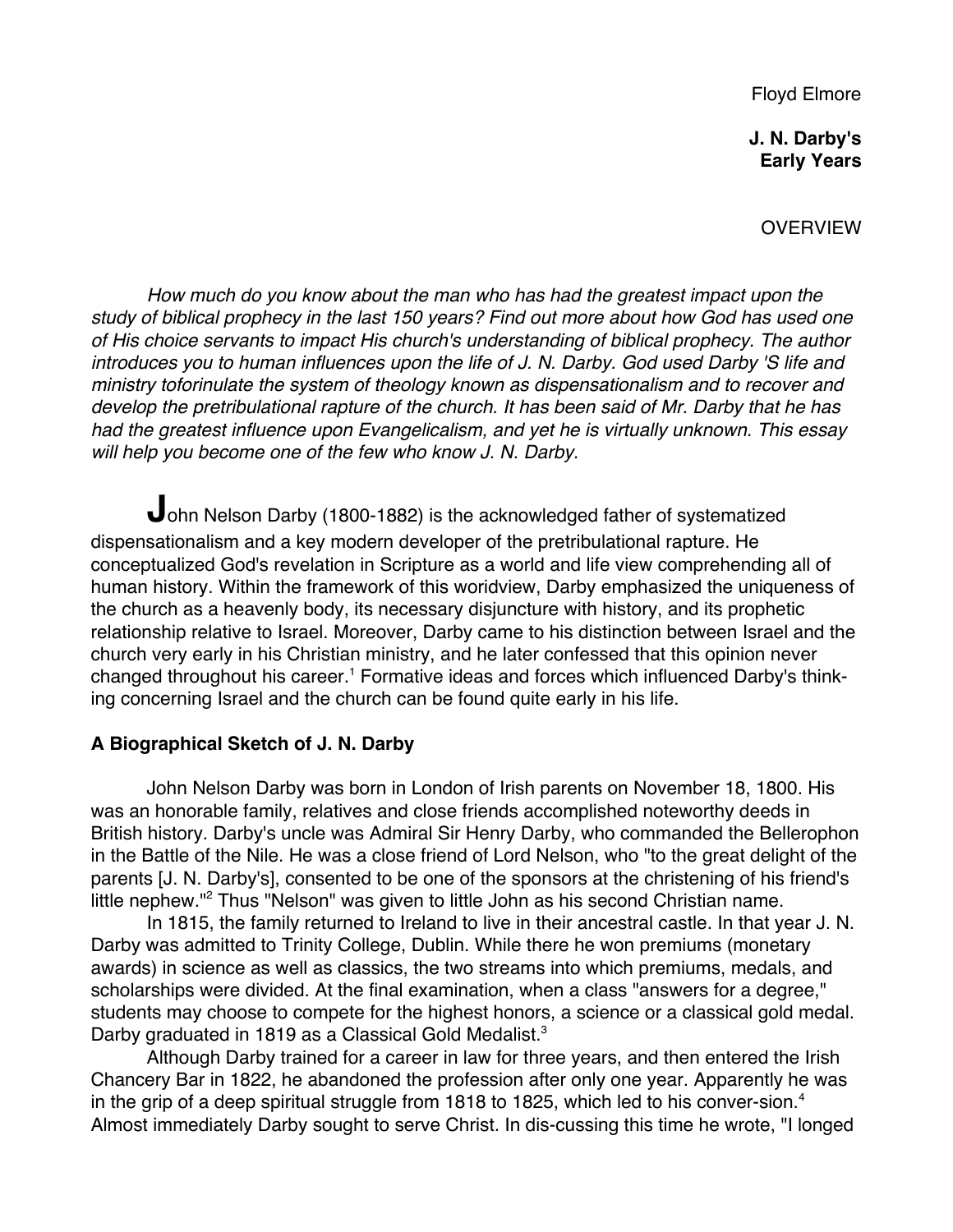for complete devotedness to the work of the Lord; my chief thought was to get around amongst the poor Catholics of Ireland."5

He was ordained as a deacon in 1825, and as a priest (curate) of the Church of England in 1826, by Archbishop Magee, serving the parish of Calary in the county of Wicklow.<sup>6</sup> His devotion to pro- claiming the gospel drove him to neglect his own health and appearance. "He spent his patrimony in schools and charity... "<sup>7</sup> and thus he endeared himself to the local people. Moreover, they evidently responded well both to the man and to his message, such that "Roman Catholics were passing over to Protestantism many hundreds in a week."<sup>8</sup> Certainly this man was not a cold, calculat-ing, ruthlessly objective hairsplitter at that time!

After 27 months of labor, the young curate faced another crisis. Goddard observed, "Several things bothered him, chief of which were: the absence of a true catholicity in the Establishment, its unblushing Erastianism [the belief in state supremacy in ecclesiasti-cal causes], and its clericalism."<sup>9</sup> The ecclesiastical crisis Darby was to wrestle with forms the backdrop for the "Great Divide"-his conclusion that the unique calling and nature of the church sets it apart from Israel as far as heaven is from earth.

## **The Great Divide**

Between 1826 and 1828, Darby came to a personally painful decision relative to the established Church of England in which he ministered. Although he did not immediately separate from it, the theological basis for such a separation was in place. His parting of the ways with the established church corresponded with his new understanding of the division between Israel and the true church The "Great Divide" for Darby is thus true in two senses. The immediate occasion for the divide was provided by the very man who had ordained him: Archbishop Magee of Dublin.

## **The Ecciesiasti al Crisis**

The Erastian controversy. Darby loved the church, which for him in 1826 meant the Anglican Church. The established church was a barrier against Popery, and so Darby did not at first despise it. Only after he became convinced that "it [the established church] has ceased to be such a barrier, and, for many, has been the road into it [Popery], and that infidel principles have been judicially pro-nounced to be fully permissible in it," <sup>10</sup> did he make the break.

The occasion for Darby's serious doubts about Anglicanism was "The Metropolitan Charge and Clerical Petition." Archbishop Magee denounced the Roman Catholic Church before Parliament, and at the same time claimed special favors and protection for the Anglican Church<sup>11</sup> Along with the Petition, Archbishop Magee "imposed, within the limits of his jurisdiction, the oaths of alle-giance and supremacy"<sup>12</sup> and this caused the evangelistic work Darby maintained to cease.

Darby believed it was the duty of Christ's ministers to keep themselves free of earthly entanglements to minister God's grace. He saw the delivering of souls from Romanism as a way to partially setup the kingdom of God before Christ returned. To counter Rome by adopting its earthly method, of courting the glory of this world, would be contrary to faith. True believers must identify with Jesus Christ in His humiliation while they await His return.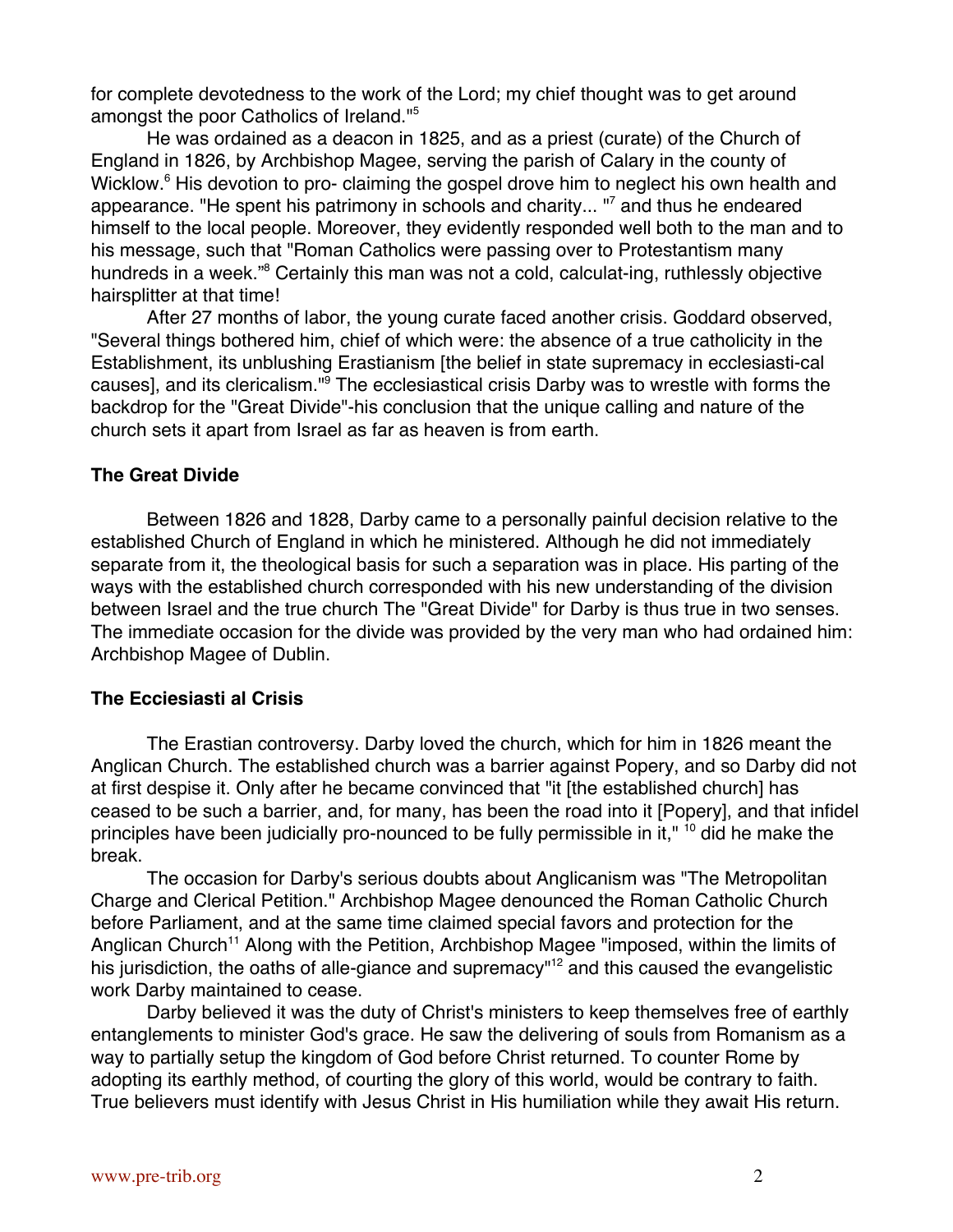Darby's treatise, "Considerations Addressed to the Archbishop of Dublin and the Clergy who signed the Petition to the House of Commons for Protection,"13 was written in 1827, but it was not published until years later. Three themes, which became central truths of Christianity for him, are already seen in it 1) the purity and heavenly nature of the church; 2) the presence of the Holy Spirit in true believers to empower for ministry; 3) the future prospect of the church, i.e., the second coming of Christ. It should be noted that these themes were formulated within the matrix of his evangelistic interests, not because of mere academic pursuits.

Darby 's accident and convalescence. An accidental fall from a horse turned out to be another event that propelled Darby toward the "Great Divide" as it related to the church. His horse was frightened and threw him against a doorpost. Darby's leg was injured and required surgery in Dublin. During part of 1827, he was forced into convalescence and relative seclusion. During this extended period

Darby cast himself upon God and His Word alone for support. Out of that time of reduced activity, his thinking concerning the basis for personal assurance of salvation, the authority of the Scripture, the church as the body of Christ, Christ's second coming for His church, and Israel's place in a subsequent dispensation, became clear. 14

Since he was on crutches, he could not attend corporate worship or immediately make public his developing views. Although he could not then work out the details of his eschatology, he said:

In my retreat, the 32nd chapter of Isaiah taught me clearly, on God's behalf, that there was still an economy to come, of His ordering; a state of things in no way established as yet. The consciousness of my union with Christ had given me the present heavenly portion of the glory, whereas this chapter clearly sets forth the corresponding earthly part.15

Concerning his belief in the restoration of original truths to himself, Darby stated that the "truths themselves were then revealed of God, through the action of His Spirit, by reading His word." <sup>16</sup> The earthly/heavenly distinction between Israel and the church had taken form in Darby's thinking.

Separation from the Establishment. Darby published his first tract in 1828, titled "Considerations on the Nature and Unity of the Church of Christ."<sup>17</sup> Crutchfield aptly noted, "It is important to observe here that Darby's disaffection for the Church of England was not precipitated by prophetic teachings." <sup>18</sup>Darby's eschatology grows out of his ecciesiology. He did not publish his first work on prophecy, "Reflections upon the Prophetic Inquiry and the Views Advanced in It," until 1829.19

In his "Considerations" of 1828, Darby expounded his thesis that the real unity of the church is not in outward form but in inward faith in Jesus Christ. Darby reasoned that the Anglican Church had been delivered from the secular dominion of the Roman Church, but that it had not been delivered from the spirit of apostasy that gave rise to Romanism. Instead of rendering a witness of a heavenly Lord and His coming to the earthly system, the established church and the dissenting ones were "using the advocacy of.. . unbelievers... to obtain a share in, or keep to themselves the secular advantages and honors of that world out of which the Lord came to redeem us."<sup>20</sup> The only way Christ's church can avoid the world and be united is by a work of the Spirit, following the testimony of the Holy Spirit in the Word, and living with a view to the Lord's return.<sup>21</sup> The central-ity of the Lord's table appears in association with this last theme. Darby summarized his belief: "In a word, we find His death is the centre of communion till His coming again .... Accordingly, the out-ward symbol and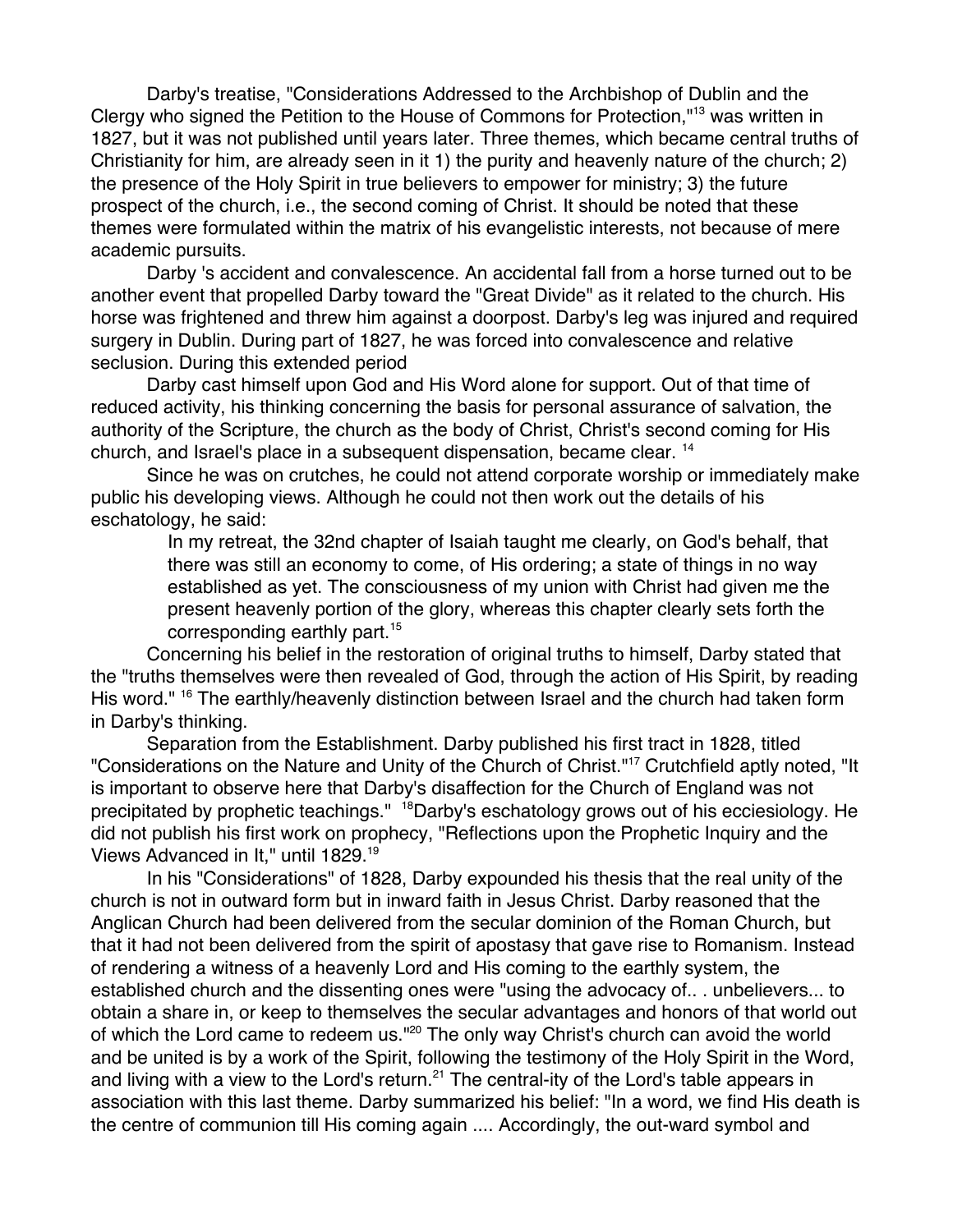instrument of unity is the partaking of the Lord's supper..<sup>22</sup> Even in this tract, the church's heavenly character differentiates it from Israel, whose portion is earthly.

The exact time of Darby's renunciation of the Establishment is difficult to determine. Neat by suggested that Darby was not com-fortable in breaking entirely with the Church of England as late as November, 1829.<sup>23</sup> Soon thereafter the Brethren at Dublin "broke bread" together and thus broke fellowship with the Establishment. Darby could not stay in a system which would, in his mind, exclude the apostle Paul from preaching because "he had no letters of orders."<sup>24</sup> The system was wrong and had to go.

A spiritual church, joined to a heavenly Christ, indwelt and empowered by the Holy Spirit, and awaiting their Lord's return: This is the heart of Darby's doctrine, resulting from his passing through the ecclesiastical crisis.

## **The Eschatological Climate**

The early Darby. As the details of Darby's new ecclesiological decisions began to take shape in his mind, their impact on his eschatology started to show. The ecclesiologicaleschatological synthesis that so characterizes later dispensationalism became clearer as his thinking progressed. Thus Darby before the Powerscourt confer-ences (1831-33) deserves special attention.

In a letter dated 1863, Darby summarized truths clarified in his mind in the course of his conversion experience. Among them are juxtaposed: "the church as His body; Christ coming to receive us to Himself; and collaterally with that, the setting up of a new earthly dispensation, from Isaiah 32."<sup>25</sup> From his earliest statements, Darby recognized the earthly/heavenly distinction between Israel and the church as the key to his ecclesiologicaleschatological synthesis.26

From his first tract on prophetic themes, "Reflecfions upon 'The Prophetic Inquiry' and the Views Advanced in It,"<sup>27</sup> dated 1829, Darby is openly premillennial. What is rarely mentioned is that the early Darby espoused a premillennial historicism before the famous Powerscourt prophetic conferences of 1831-33. Years later, he added a footnote to his paper "On 'Days' Signifying 'Years' in Prophetic Language," written in 1830, disclaiming the historicism taught in it, but honestly leaving the paper unedited because it "may serve to shew historically the progress made in the apprehension of truth."<sup>28</sup> Apparently, Darby saw no immediate connection between futurism, the pretribulational rapture of the church, and his new synthesis which so differentiated Israel and the church.

In his "Reflections upon 'The Prophetic Inquiry" (1829), Darby took to task both the extremists among the premillennial historicists<sup>29</sup> and the postmillennial historicists. Edward Irving received special criticism at this early date. It is difficult to see how Darby would have been influenced by him after making such statements about his work as, "The observations from the Apocalypse are a total misapprehension of its force."<sup>30</sup> For Darby, the extremists refused to submit their own novel ideas to the control of Scripture.<sup>31</sup> He believed that most of the problems for these extremists stemmed from "a confusion of the Jewish and Gentile dispensations a hinge upon which the subject and the understanding of Scripture turns."<sup>32</sup>

At this time, Darby was looking, as his hope, for the powerful appearing of Jesus Christ to judge the earth, and not for the secret rapture of the church. In light of this, when he did speak of the rapture, he most naturally could be understood as referring to a posttribulational, yet pre-wrath, rapture. Thus he concluded "On 'Days' Signifying 'Years" with "I am persuaded that this will lead more... to the deep conviction that we are within the verge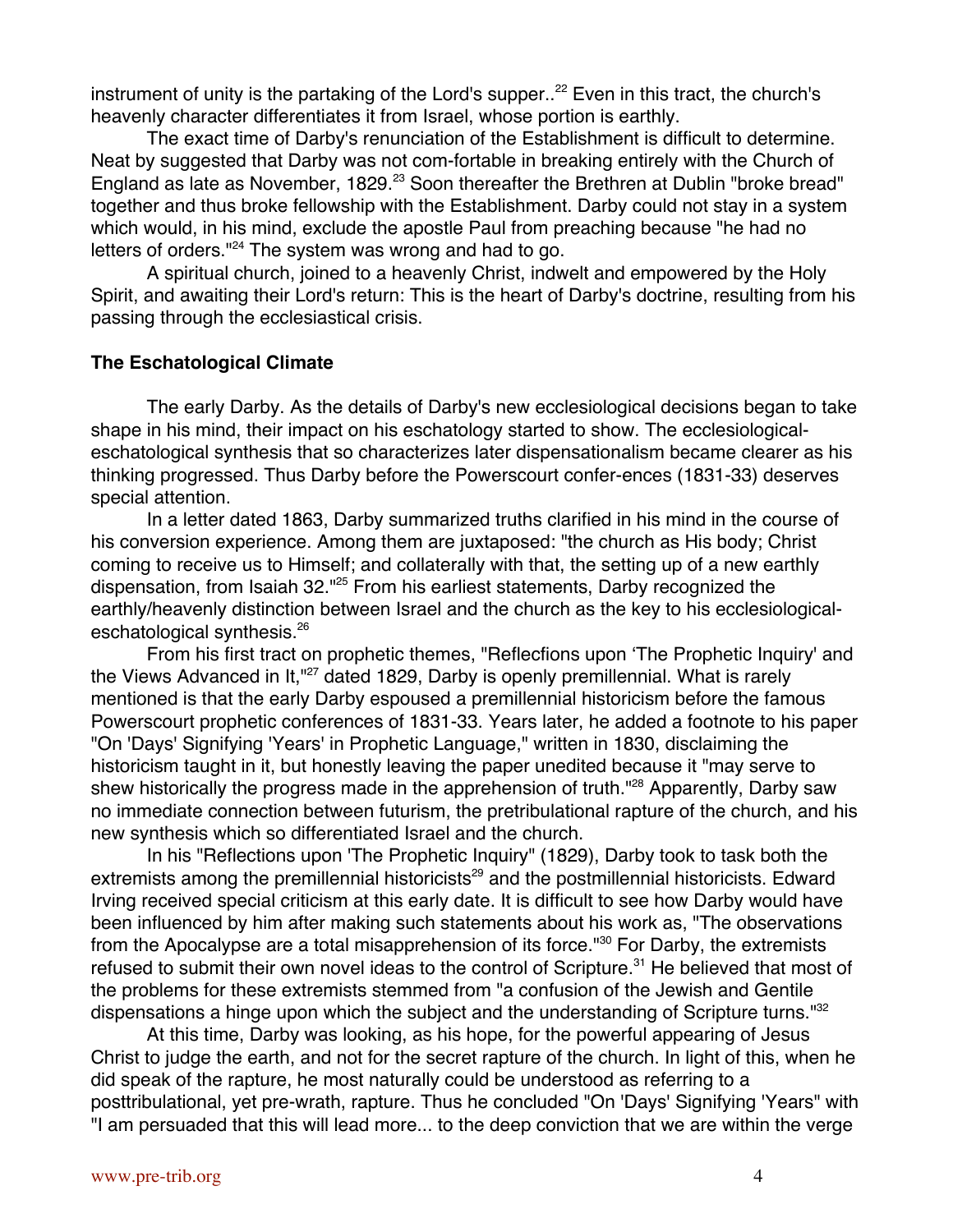of the end of all, so as to be daily looking for the Lord, i.e., to be caught up to meet Him in the air in order to His judging of the nations."<sup>33</sup> Being posttribulational, he saw the entire "Gentile dispensation" as a time of trial, fitting the historicist approach, with the resurrection and rapture occurring after Christ had in power put down evil.<sup>34</sup> He also understood that, although Israel and the church were distinct, Jewish and Gentile saints would share the kingdom bliss, glorified and natural saints together on earth. In his mind, the Jews could be restored to their land and the church could reign with Christ in the kingdom age without a conflict of concepts.

Powerscourt developments. Millenarian expectations and spec-ulations were rampant at the turn of the century when Darby was born. The French Revolution gave a powerful push to millennial hope, and Napoleon's treatment of Italy and the Pope fueled end-time datesetting fanaticism.<sup>35</sup>

English millenarian traditions from the late eighteenth and early nineteenth centuries are of two varieties, following social class structure. Both varieties accepted the Bible to be divinely inspired and the unquestionable authority. The popular millennial move-ments among the lower classes, however, were also characterized by the following: 1) a distrust of the paid clergy; 2) a belief that God spoke directly to believers, women as well as men; 3) a use of the Bible as a handbook to contemporary events; 4) a hope for cata-strophic social changes soon.<sup>36</sup>

In contrast to this, Hempton described the millenarian ideologies of the upper classes: However, the first half of the nineteenth century saw the growth of a different type of millenarianism. This was not a popular movement led by religious psychotics claiming special revelations from God, but a development from within the traditional churches which proceeded through the perfectly sensible channels of theological pamphlets, special periodicals, and conferences in aristocratic homes. Far from being an underground movement, by the 1840s it had attracted the attention of leading Anglican evangelical clergy men like Bickersteth, Marsh, and Wilson, and the parliamentarians, Shaftesbury, Drummond, and Plumptre.<sup>37</sup>

It is in one such "development from within the traditional churches" that the prophecy conferences which were probably most influential on Darby's early thinking took place.

The Albury Park prophetic conferences of 1826-28 in Surry were hosted by Henry Drummond, an ex-member of the House of Commons and a benefactor of the London Society for Promoting Christianity Amongst the Jews.<sup>38</sup> With only a few exceptions, Drummond invited laymen and clergy from the English and Scottish national churches. Concerning the proceedings, Sandeen remarked:

> In the conference sessions themselves, the program was about equally divided between the three chief concerns of the day-prophetic chronology, the second advent, and the restoration of the Jews. No appeal to authority or argument was allowed in these sessions except the authority of direct biblical quotation or an argument designed to reconcile scriptural references.<sup>39</sup>

Darby never attended the Albury conferences, but news of the prophetic revival in London was brought to him in 1827 by Bellett. $40$ 

Three important prophetic conferences were held at Powerscourt House on Irish soil in the parish next to the one served by Darby when he had been a priest. These convened on October 4-7, 1831, September 24-28, 1832, and September 23-28, l833.<sup>41</sup> (Others of lesser importance were held until 1838.) These paralleled the Albury conferences, probably by design of their hostess, Lady Theodosia Powerscourt.<sup>42</sup> She had attended with delight the Albury conferences, visited with Drummond, and entertained Irving. Irving himself never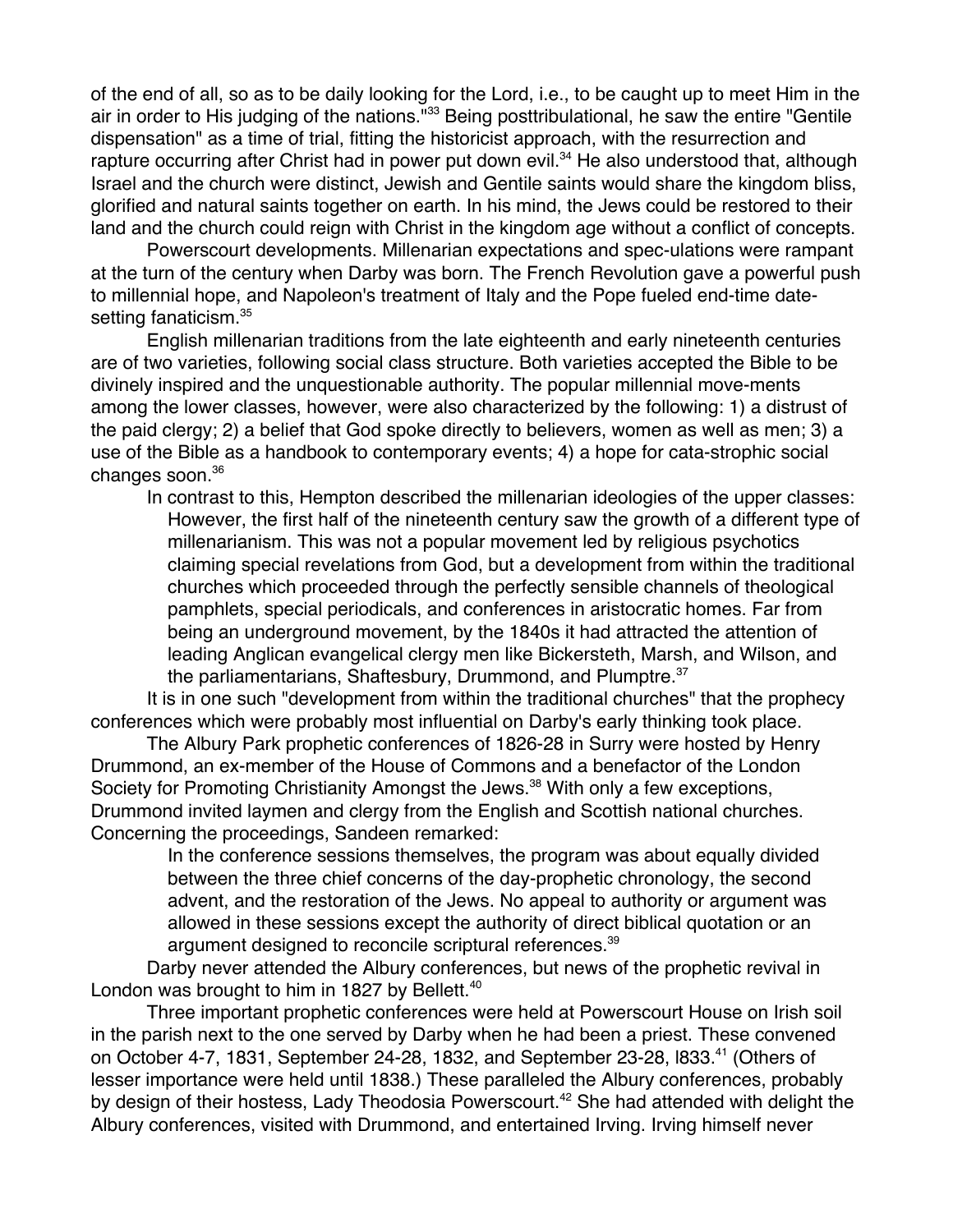attended the Powerscourt conferences. A few Irvingites were present at least at the second and third conferences, but their ideas were not warmly received.<sup>43</sup> Bishop Robert Daly, rector of the parish, presided over the meetings until 1833. At that time the anticlericalism and despair over the state of the church was so great that he feared division<sup>44</sup> The Brethren dominated the third conference in 1833.

The topics of discussion at the Powerscourt conferences indicate a shift in some details of Darby's eschatology. In general, the corrupt state of the church, the 1260 days of Daniel and Revelation, and the imminent return of Christ were favorite themes. The proceedings of the second conference, however, shed considerable light on Darby's shift.<sup>45</sup>

Darby, acting as correspondent, gave a detailed agenda of the second conference to the editor of the Christian Herald, who apparently refused to mention it because he was growing disgusted over controversies occasioned by millenarian disputes.<sup>46</sup> Specific agenda topics included the use of Old Testament quotations in the New Testament, the prophetical character of each book of the Bible, whether a personal Antichrist is to be expected, the connection between Daniel and Revelation, and what light Scripture gives on present events.

Lacking transcripts of the discussions at the second Powerscourt conference, one can only surmise in what direction the thoughts of the participants were headed. The agenda questions listed by Darby, however, do suggest clues concerning certain points of debate. On September 24, the literalness of the fulfillment of the Old Testament citations in the New Testament was dealt with. Twenty-three pairs of references were examined, "with their connections and explanations," to see if there was "accommodation,' or whether they were quoted according to the mind of the Spirit in the Old."<sup>47</sup> This statement suggests that the participants were exploring whether there is a single-intended meaning of Scripture or whether the New Testament authors were giving new and expanded meaning to the Old Testament references.

Day two of the conference got into the prophetic nature of "the three great feasts of the Jews, the blessings pronounced on Jacob's sons, the Parables in the Gospel, and the Epistles to the Seven Churches in Revelation."<sup>48</sup> A possible connection among these topics relates to the historicist approach to prophecy: does the Bible record the present course of world and church history ahead of time?<sup>49</sup> Darby, having been somewhat historicist up to 1830, never completely relented of that approach (at least as to church history), as is seen in his interpretation of Revelation 2 and 3.<sup>50</sup> Since Darby's subsequent futurism is well known, one can only guess that in discussing these topics he began to shift away from his earlier historicism.

On day three, in deliberating on whether to expect a personal Antichrist, the participants discussed finer points of prophetic detail surrounding him:

Should we expect a personal Antichrist? If so, to whom will he be revealed? Are there to be one or two great evil powers in the world at that time? Is there any uniform sense for the word Saint in the Prophetic, or New Testament scripture? By what covenant did the Jews, and shall the Jews, hold the land?<sup>51</sup>

The question over "any uniform sense for the word Saint" is suggestive. Prior to 1830, Darby had come to believe that the church was a heavenly body, and that a remnant from Israel would have a future on earth in a dispensation subsequent to the church's. It would be a logical step, as he worked through applying this cedesiological distinction to the eschatological studies at Powerscourt, to see at least two senses for saint one applies to the church, and one applies to the remnant of Israel. In fact, Darby eventually would see more than two senses of the word.<sup>52</sup>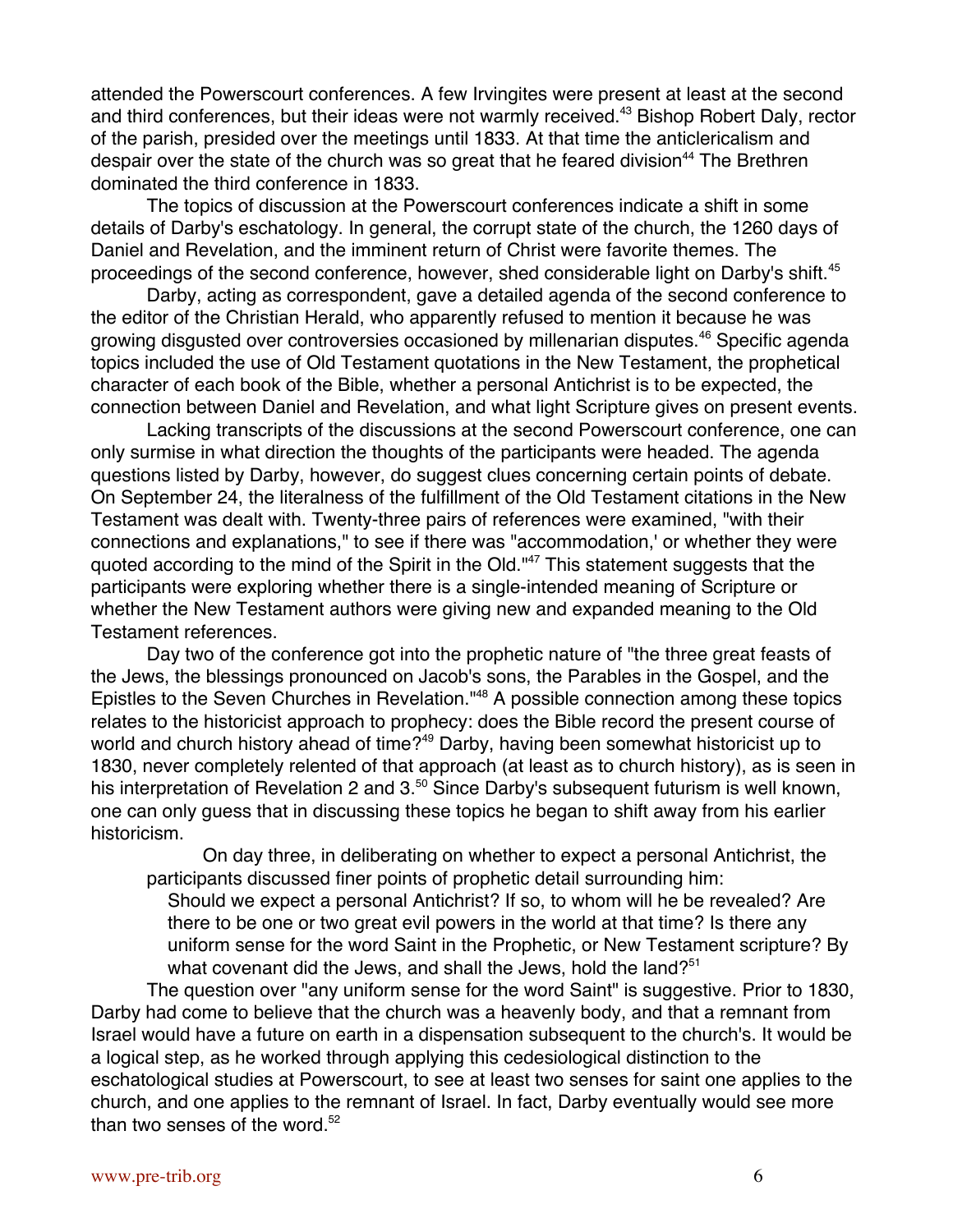Day four of the second Powerscourt conference dealt with the relationship between Daniel and Revelation. The wording of Darby's note, "An inquiry into, and a connection between Daniel and the Apocalypse,"<sup>53</sup> suggests that a connection was certainly seen. How much of a connection was the battleground between the historicists and futurists. Besides seeing the events of Revelation fulfilled in European history, the historicists "judged that much of Daniel was recapitulated in the book of Revelation and that the two accounts could and should be used to interpret each other."54

The futurists interpreted everything after Revelation 3 as yet unfulfilled. They also rejected the day-for-a-year interpretation of the 1260 days of Daniel and Revelation. Sandeen reported that an announced topic at the first Powerscourt conference was "proof if '1260 days' means days or years."<sup>55</sup> In light of Darby's 1830 defense of the historicist position on this topic, he most probably shifted his view due to the influence of the first two Powerscourt conferences. What appeared to be a more consistent reconciling of prophetic Scriptures could have led him to futurism. Since Darby critiqued and spurned works on futurism before 1830, to seek a direct influence on his thinking from the writings of Lacunza, Mait-land, and Irving before Powerscourt seems inconclusive and un-fruitful.<sup>56</sup>

The last day of the second Powerscourt conference was devoted to the relationship of Scripture to the present evil situation in the world and church. Darby's note suggests the failure of the church. "What is next to be looked for and expected?" $57$  is followed by questions and Scriptures considered, which point out the degeneration of the age since apostolic times. No revival was anticipated. From consideration of these points, Darby's statement years later, "There is no event between me and heaven,"<sup>58</sup> could easily have been a logical conclusion at this early date.

Darby introduced the doctrine of the secret rapture of the church, and clearly articulated the prophetic gap between the sixtyninth and seventieth weeks of Daniel 9, at the third Powerscourt conference in 1833. Sandeen called these two concepts "basic tenets of the system of theology since referred to as dispensationalism."<sup>59</sup> His statement appears misleading, however, since the two concepts are really outgrowths of Darby's more basic tenet that distinguished the earthly and heavenly peoples of God. The rapture gathers the heavenly people to glory before God resumes dealings in an official way (the seventieth week) with His earthly people, the remnant of Israel.

Moreover, Sandeen seems to have mistakenly interpreted Darby's comments about how he came to believe in the secret rapture of the church.<sup>60</sup> Most probably by 1827, Darby came to believe in the fact of a rapture; but it was not until 1833 that he worked out the timing of the rapture. This explanation fits with Darby's own testimony about his conversion and enlightenment in 1827, concerning certain great ecclesiological and eschatological truths. "I was not able to put these things in their respective places or arrange them in order, as I can now [1855]; but the truths themselves were then revealed of God. "<sup>61</sup> The eschatological conclusions from the second conference certainly pointed in that direction, even if Darby had not voiced his opinions concerning them at that time. By 1843, B. W. Newton actively opposed Darby on the same two poiflts.<sup>62</sup> Darby apparently was not contentious over the pretribulational rapture in his early years but became more convinced of that position from consistently applying his hermeneutical key, which distinguished the heavenly and earthly peoples of God.<sup>63</sup>

#### **Antecedents to Darby's New Synthesis**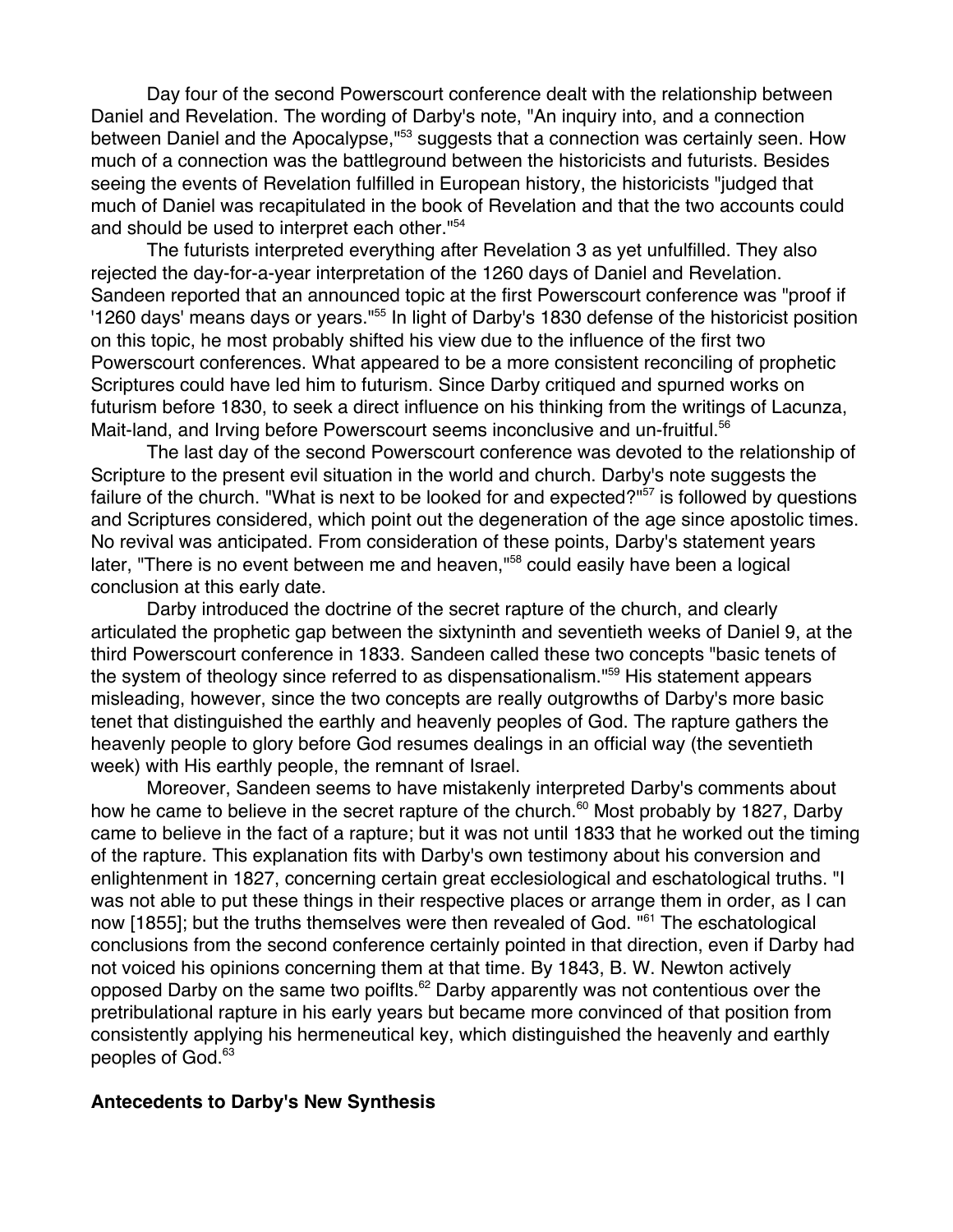Certainly Darby's thinking was influenced by those students of Scripture with whom he companied in his early years. The immediate occasion for fresh theological thinking for Darby was the ecclesiastical crisis he went through over Erastianism and church corruption. This was followed by a study of eschatology at Powerscourt, which helped crystallize his position on the earthly and heavenly peoples of God-his new synthesis of ecclesiology and eschatology.

It seems unwise to assert with any high degree of certitude that forces antecedent to those above had direct influence on Darby's new dispensational understanding. The synthesis represents the framing of a set of ideas in a unique manner. Nevertheless, the individual ideas comprising the set had historical precedents. Darby is an innovator of a system, but not a creator of the parts making up the system. That world of ideas which most likely could have formed the pool of possibilities in Darby's mind (his theological preunderstanding) will now be explored.

#### **Difficulties in the Search for Sources**

Acknowledgments given too infrequently. A premium placed on personal Bible study, a conscious effort to break with the assumptions of the past, and a failure to acknowledge sources from which help was derived, make searching for the extra-biblical sources of Darby's ideas difficult. Darby is clear as to the priority of the Word and the Spirit to attain to truth. He is equally clear in his disdain for the fathers of the church and past scholarship. He asserted, "None are more untrustworthy on every fundamental subject than the mass of primitive Fathers."<sup>64</sup> He confessed that he had profited from others on certain specific points, but that he rejected the system they had erected around those specifics. He rarely, if ever, acknowledged which specifics and what sources.<sup>65</sup>

Similarities perceived too superficially. Out of zeal to defend the historical nature of Darby's dispensational synthesis, and to downplay its novelty, some modem dispensationalists have sought to show dispensational schemes in selected writers since the apostolic period.<sup>66</sup> These well-meaning efforts fail on several accounts. Since Darby himself would not seek to demonstrate his synthesis from the fathers and later theologians, little is gained by trying to do so. Most attempts merely demonstrate that specific ideas used by Darby in his synthesis were around centuries earlier. But his synthesis was not, and has not been shown to exist, before the late 1820s. That Israel and the church are distinguished in the writings of early church fathers does not point to a source for Darby's synthesis.<sup>67</sup> How they are distinguished (earthly/heavenly) is the concept to be located in the family tree of ideas. Looking for sources long distance is inconclusive at best.

Cultural concerns related too hastily. Placing Darby in the context of the world of theological concerns debated in his youth and early ministry would appear to be a better starting point than would the church fathers. A few key concepts may serve to explain the time period during which Darby came to his ecciesiological- eschatological synthesis. Chadwick summarized "the leading questions before the nation, in the succession by which they troubled England" during the Victorian period as follows:

> First, whether representative government was compatible with an established church; that is, how religious inequality could be married to political equality. Second, whether Christian churches, established or dissenting, could adjust themselves to industrial revolution, speedy growth of population, and empire overseas. Third, whether the Christian church taught the truth.<sup>68</sup>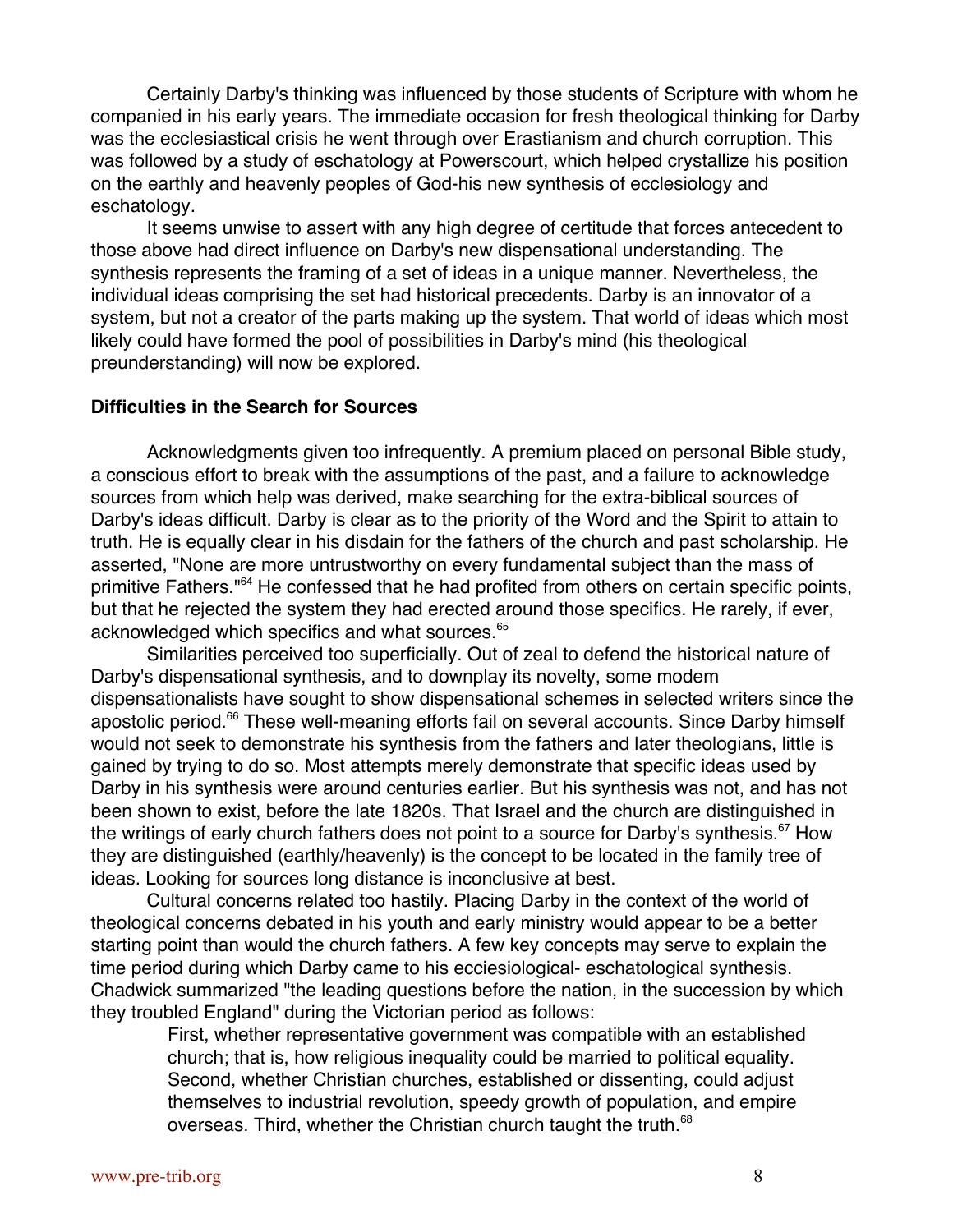If these are accurate, Darby's concern over the nature and unity of the church is just a specific example of a general cultural concern.

Three religious forces infused the theological atmosphere of this period as well: the High Church tradition, the Oxford Movement, and the Dissenters. From Darby's personal testimony about his spiritual pilgrimage, it seems that Newman and the Oxford Movement had little influence on him. He claimed to have wrestled through the issues of their concern before the movement got started.<sup>69</sup> The third religious force-the Dissenters-may have emboldened Darby for his decision to break with the Establishment. He respected many dissenters "for their integrity of conscience, and often deep apprehensions of the mind of Christ."<sup>70</sup> He abhorred, however, their glorying in their distinctiveness, which to him contributed to the disunity of the church.

Some Dissenters were associated with Trinity College, Dublin, in the early nineteenth century and may have contributed to Darby's developing ecciesiology. John Walker, for example, was a fellow of the college until 1804. He taught the idea of a gathered church, held to weekly observance of the Lord's supper (which he called the breaking of bread), engaged in teaching and admonishing one another without distinction between clergy and laity, exercised discipline, sought to gather all true disciples together in separation from the world and the false church, denied that the gospel was intended to improve the condition of the world, and focused the believers' hope onto the second coming of Jesus Christ to earth.<sup>71</sup>

In spite of whatever influence they might have wielded on Darby's thinking, he distanced himself from the dissenting bodies. Darby believed that the Brethren provided a "third way," avoiding the problems of both the established church and the dissenting groups. To seek for sources for Darby's ideas among the Dissenters is potentially rewarding but difficult to establish with certainty.

In surveying the general concerns of the ecclesiastical world of Darby's developmental years, little of a conclusive nature appears. The closest possibility for an antecedent that might have contributed to his new ecciesiology is found in John Walker. That he was associated with Trinity College, Dublin, may provide a clue for more fruitful investigation.<sup>72</sup>

# **The Trinity College Connection**

"To soil and clime no plant can be indifferent, the seed may fall on good or stony ground, and with good reason, therefore, do the Universities claim a share in the intellectual victories of their children."<sup>73</sup> If this sentiment be true, then Darby and Trinity College cannot be divorced. The intellectual climate of this institution most probably sustained an influence on young Darby's approach to study in general, and very possibly on the concepts that formed the reservoir of ideas out of which he later developed his unique formulations. From the college records and from the history written about the college, certain interesting facts emerge.

A proud heritage. Trinity College was known to be an innovative institution, first "to read the signs of the times, and show the way to her elder sisters,"<sup>74</sup> Oxford and Cambridge. Roman Catholics and Protestants alike contributed to the endowment of the college. A leader in open admission policy, Trinity never instituted religious tests for students. It was so open that it was the first university in the United Kingdom to grant degrees to Jews.<sup>75</sup>

Educational requirements. Open access to an educational opportunity at Trinity College did not lead it to lower its standards. Once admitted, the undergraduate studied philosophy, history, mathematics, composition, and rhetoric, besides his specialization.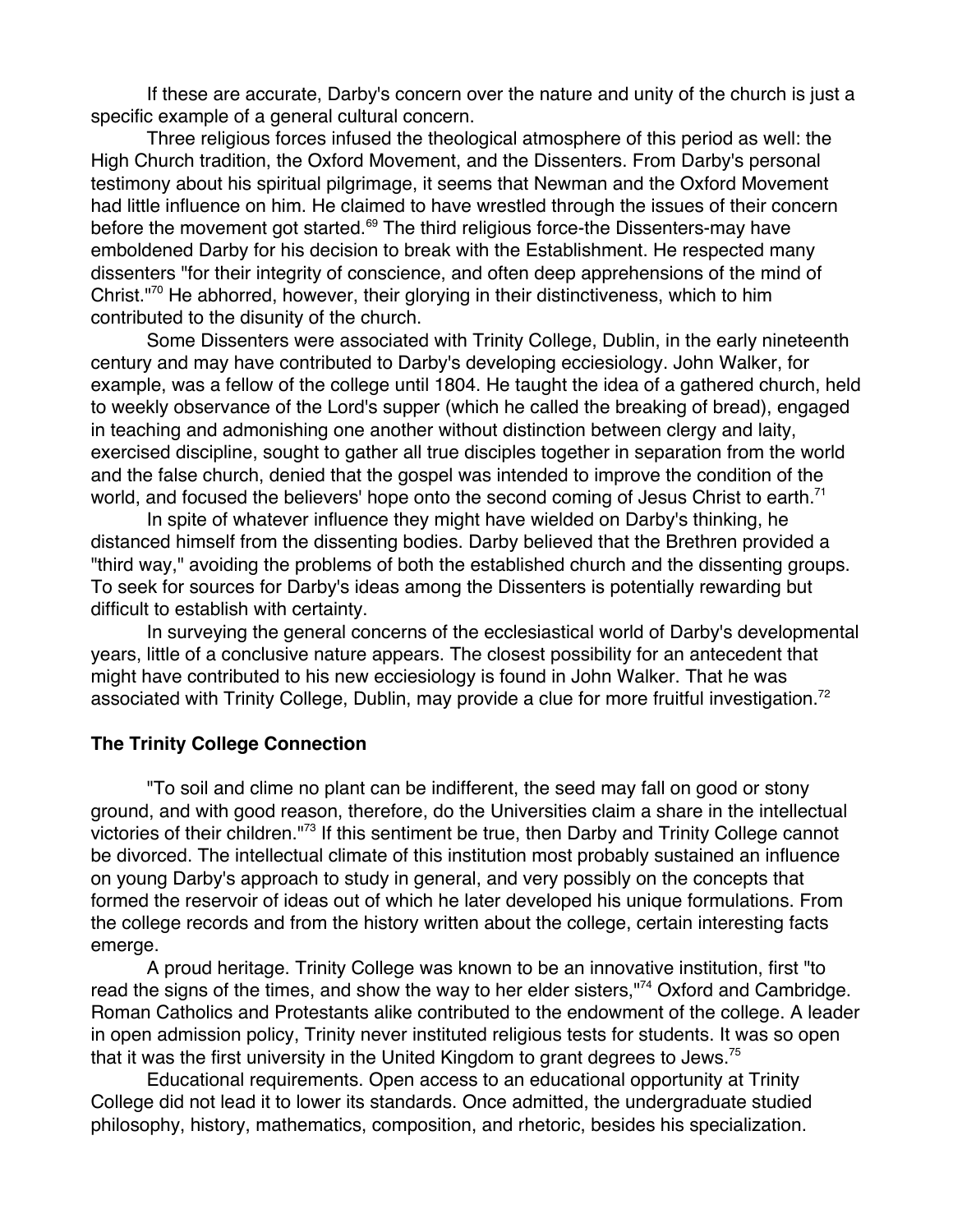Emphasis was placed on debating, a feature which had continued since Edmund Burke founded the Historical Club in 1745 as a debating society at the college.<sup>76</sup>

In 1808, Dean Richard Graves (1763-1829) moved the college to include instruction in Bible for all students as a part of their academic education. Saturday lectures in Scripture "for the first time [were] set on a public and permanent footing."<sup>77</sup> Dixon explained: "The religious instruction of undergraduates was in the hands of the Catechist, while all resident Bachelors were obliged to attend lectures either with the Regius Professor of Divinity or Arch-bishop King's lecturer."<sup>78</sup> Graves was the Regius Professor of Divinity from 1815 to 1829, covering the period in which Darby was a resident student.

Prizes, as incentives to study, were first instituted in 1731, and from 1815 it was "customary to award a gold medal to the best answerer at the degree examination in mathematics and classics respectively."<sup>79</sup> Darby, as noted above, graduated Classical Gold Medalist in 1819. Interestingly, Richard Graves tutored classics and was popular among the students.<sup>80</sup> This man most likely had a direct influence on Darby, through lectures in both the classics and the Scriptures. Further investigation of those professors and tutors whose ideas could have informed Darby's thinking follows.

Darby's professors and tutors. Although Darby studied law, legal and theological training were not sharply divided during his days at Trinity College. Before 1850, the professorship of Civil Law was often held by a clergyman.<sup>81</sup> It was during Darby's early years that the requirements for taking Orders in the Church of England and Ireland were tightened. The deplorable state of the episcopacy from the 1790s into the early nineteenth century apparently motivated the administrative powers at Trinity College to promote the innovative and fervent-spirited Dean Richard Graves to Regius Professor of Divinity in 1815, to try to turn things around. $82$ 

In his first address in his new capacity, Graves outlined reforms and requirements. He desired to institute an annual examination of graduates who were preparing for ministry, requiring proof of attendance of a year's course of divinity lectures and attainment of a level of theological knowledge "suited to the importance of the sacred profession which they proposed to undertake."<sup>83</sup> Darby, who was ordained a priest in 1826, must have met these requirements. When he had a crisis of faith in 1822 and left the legal profession, "His father disinherited him, but thanks to the support of his uncle he was able to complete his theological studies."<sup>84</sup> Darby must have come under the instruction of Richard Graves, even though he rarely references him in his writings. Darby does indicate, however, a familiarity with Grave's work on the Pentateuch, in which his professor presented his clearest teachings on the future conversion and restoration of the Jews.<sup>85</sup>

The degree of influence a teacher wields over a student is bard to measure. The following observations about Graves' life and teaching are only meant to suggest possible sources for Darby's concepts concerning Israel and the church. Darby rejected some elements of Graves' teaching-notably his Arminianism.<sup>86</sup> Nevertheless, he adopted other elements of this man's lifestyle and teaching.

Richard Graves was a favorite with the students, for he cared for their spiritual and temporal welfare. He "put heart into his sermons... [and] gave unction to academic preaching."<sup>87</sup> He exemplified missionary zeal without political considerations for the conversion of Irish Catholics. Moreover, Graves wholeheartedly supported the London Society for Promoting Christianity Amongst the Jews. In 1811, he preached a remarkable sermon to sway people from contemporary anti-Jewish sentiments and to incite them to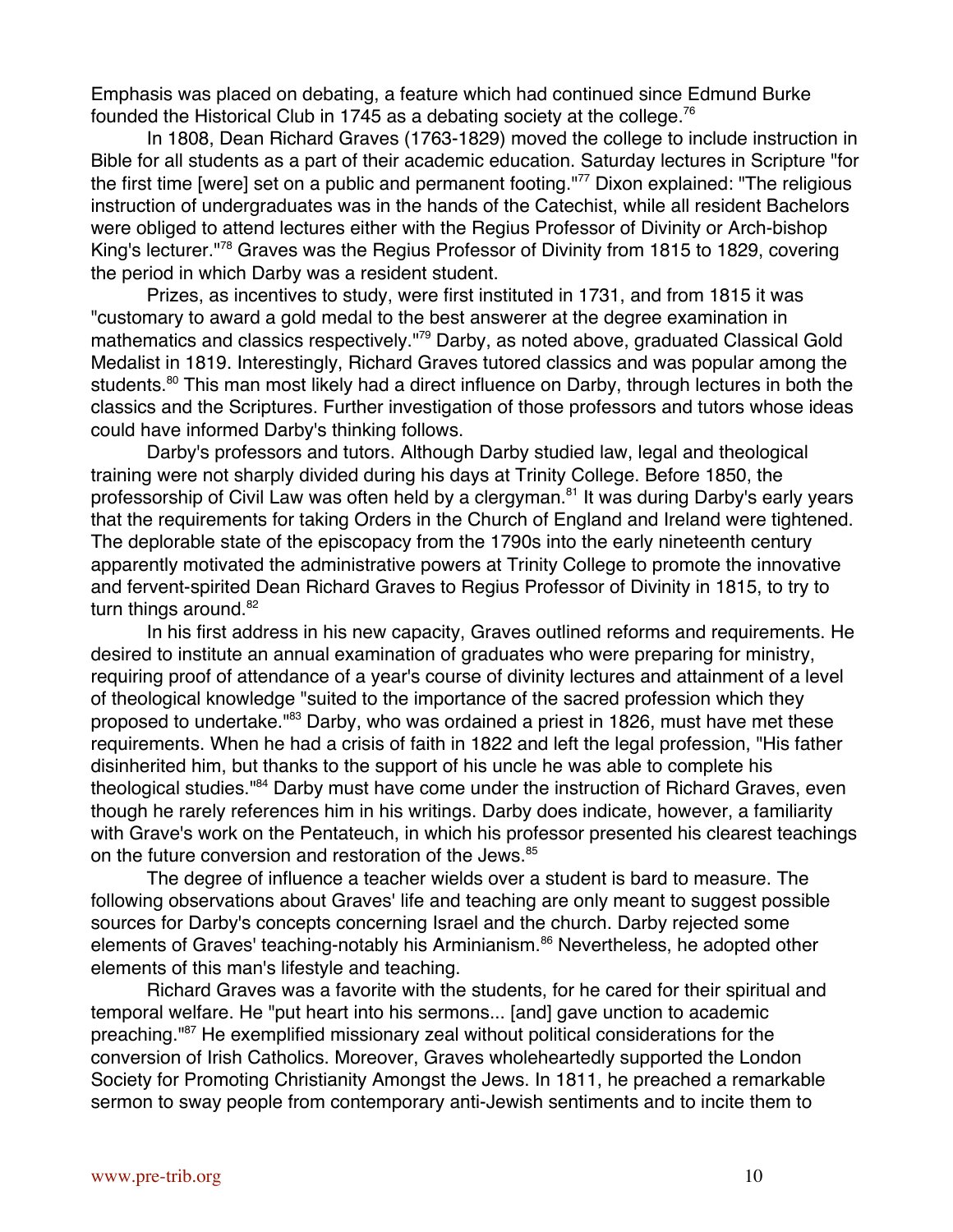support Jewish evangelism.<sup>88</sup> In these respects, Darby was a model disciple of his teacher, whose example of devotion in evangelistic ministry he followed.

Of other professors and tutors who might have influenced Darby during his formative years of training, the records of Trinity College refer to two who seem to have had the greatest influence: Edward Hincks, who became sub-librarian of Trinity College in 1814, and Thomas Elrington, who served as Provost from 1811 to 1820.<sup>89</sup>

Edward Hincks was a brilliant man whose major interests were apologetics and ancient near eastern languages. The German Pro-fessor Tiele of Leyden, a contemporary of Hincks, acknowledged him as "that great pioneer in Oriental research and discovery."<sup>90</sup> He followed this with a list of nine published works by Hincks on Egyptian, Akkadian, Assyrian, and Babylonian languages, customs, and mythologies. Darby's translating skills, familiarity with the latest Old Testament scholarship of his day, and his penchant for apologetics might be traced back to Hincks. It was at this time also that the Grimms brothers were propounding their linguistics laws and espousing historical sensitivity and anthropological awareness for anyone studying ancient texts.<sup>91</sup> Darby's historical sensitivity as he read and interpreted the Old Testament led him to acknowledge the progressive stages in God's self-revelation. This biblical-theological slant is crucial to an understanding of Darby's view of Scriptare. His sensitivity to the historical contexts of passages is marked throughout his Synopsis. Perhaps his tendency to distinguish among dispensations in order to preserve the historical integrity of passages (especially those dealing with unfulfilled prophecies) is dependent upon the linguistic influence of Edward Hincks.

Thomas Elrington had a special interest in Old Testament typology. Graves acknowledged the help he had received from Elrington on the typology of the Jewish feasts. Both Ehington and Graves stressed the typical character of the Old Testament for the gospel, yet they believed in a literal restoration of the Jews to Palestine in fulfillment of prophecy and the typology of the feast of tabernacles!<sup>92</sup> Darby's teachings on typology are well known. Very possibly Elrington was the one who first fired Darby's imagination in this area of biblical interpretation.

## **Millenarian Expectations**

The eschatological climate of 1827-33, previously surveyed, revealed that Darby arrived at his new synthesis in a time of heightened millennial expectations in the British empire. The French Revolution, and especially the Napoleonic wars, had stimulated speculation among premillenialist about the exact time of the coming of Christ. Darby shifted from a more historicist approach, to the interpretation of the 1260 days of Daniel and Revelation, to a futurist approach. In doing this he avoided date-setting pitfalls but preserved a doctrine of imminency.

The way in which Darby conceptualized the Christian's hope was only one of many different varieties of millenarian expectation to which he could have been exposed. As will be seen, both post-millennialists and premillenialist in Darby's student years expected an imminent change of dispensation. What is of special interest for this study is that the ordering of future events among post-millenarians at Trinity College, Dublin, was amazingly similar to the order of events among pre-millennial futurists. The millenarian ideas of the Anglican divines, and of the Puritans which influenced the intellectual history of Trinity College, are especially noteworthy.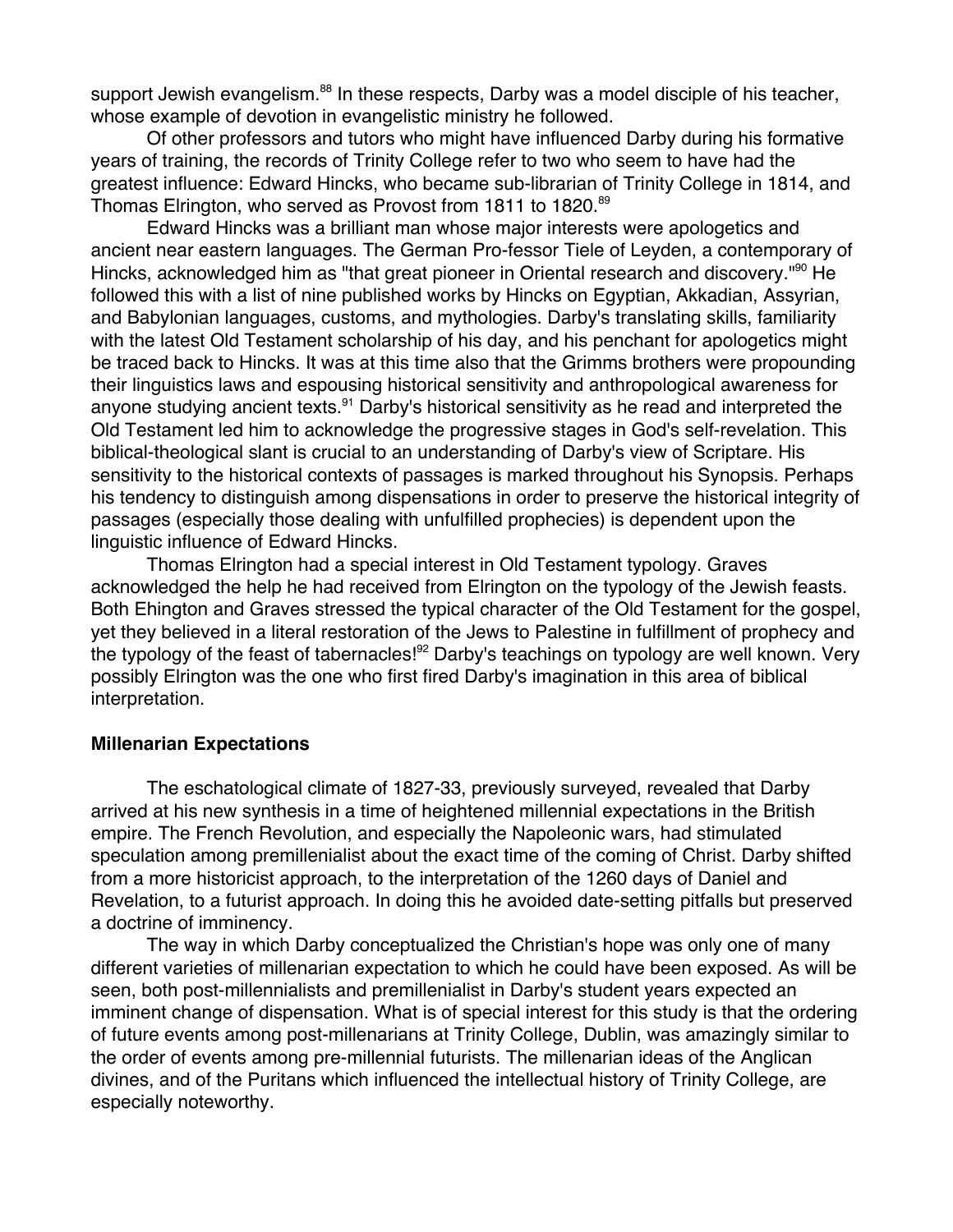In the first quarter of the nineteenth century, Darby's alma mater became the spawning ground of much prophetic writing, for reasons which remain unclear.<sup>93</sup> Trinity College graduates "were among the earliest and most able defenders of futurism."<sup>94</sup> Although it may be impossible to discover a direct link between Darby's concepts and those who most probably taught him at Trinity College, some very interesting eschatological notions are found in the works of Richard Graves, professor of divinity while Darby was a student.

That Graves was not the originator of most of the eschatological specifics that he taught is almost certain. Richard Watson (d. 1833) wrote of widely held opinions with which he disagreed: "It is common with divines to speak of the Jewish and Christian churches, as though they were two distinct and totally different things; but that is not a correct view of the matter."95 In 1844 in America, Alexander reviewed a book on the conversion and restoration of Israel, commenting about those doctrines that "in the Church of England it has long been a favorite opinion, and among the Presbyterians of Great Britain a strong impulse has been given to it by the mission of the Scottish Deputation to the Jews..."<sup>96</sup>

The Puritan influence upon Trinity College was quite marked.<sup>97</sup> They had for a long time taught the future conversion of the Jews, as evidenced in the annotations on Romans 11 in the 1560 edition of the Geneva Bible.<sup>98</sup> Toon observed that in the seventeenth century, Moses Wall sought to persuade the English Parliament to readmit Jews to England. He provided eight reasons for doing this, one of which was that "God's covenant with the descendants of Abraham is not canceled; rather it is suspended and will begin to operate again in the last days."<sup>99</sup> One is almost startled by a sort of "postponement theory" at such an early date! Sandeen noted, "The most recent antecedents of the early nineteenth-century millenarians had been the Puritans, particularly that radical party known as the Fifth Monarchy Men." <sup>100</sup> Gisbertus Voetius (1589-1676), a Dutch theologian, stated that he differed from Calvin's interpretation of Romans 11:26 and favored the interpretation of the majority of the exegetes, especially "the English theologians-that the text points toward a general and future conversion of the Jews." <sup>101</sup> Van Den Berg added that "the idea of a general conversion of the main body of the Jewish people had become comnunis opinio in the circle of Reformed theologians in the<sup>102</sup> Therefore, the Anglican theological tradition in general, and the influences on Trinity College specifically, indicate that Graves' eschatology was probably within the mainstream in his time.

Graves was a postmillennialist who rejected the historicism of earlier forms of postmillennialism. For example, Voetius believed in a millennium "in which Christ's reign became clearly visible in the conversion of the nations to the Christian faith-possibly the period between [a.d.] 73 and 1073."<sup>103</sup> Graves, on the other hand, was a futuristic postmillennialist; that is, he expected a future literal kingdom of Christ universally extended over the earth. "The kingdoms of this world shall become the kingdoms of the Lord and of his Christ" (Rev. 11:15) and would be accomplished "by the extension of the Gospel" and fulfilled "in the fullness of  $104$ 

The elements of Graves' postmillennial scheme assume a literal approach to the interpretation of Scripture. Unfulfilled prophecies must yet be fulfilled. He used Isaiah 11:11 ("the second time to recover the remnant of his people") as a key support in his plea for Jewish evangelism.<sup>105</sup> Even the 1260 days, which for him were years, are still literally applied, for there will be 1260 real years which will come to a close before the Jews convert in mass and the millennial age dawns.<sup>106</sup>

As odd as it may seem to modem dispensational premillennial literalists, postmillennialists in Graves' day were known for their literalism with respect to prophecy.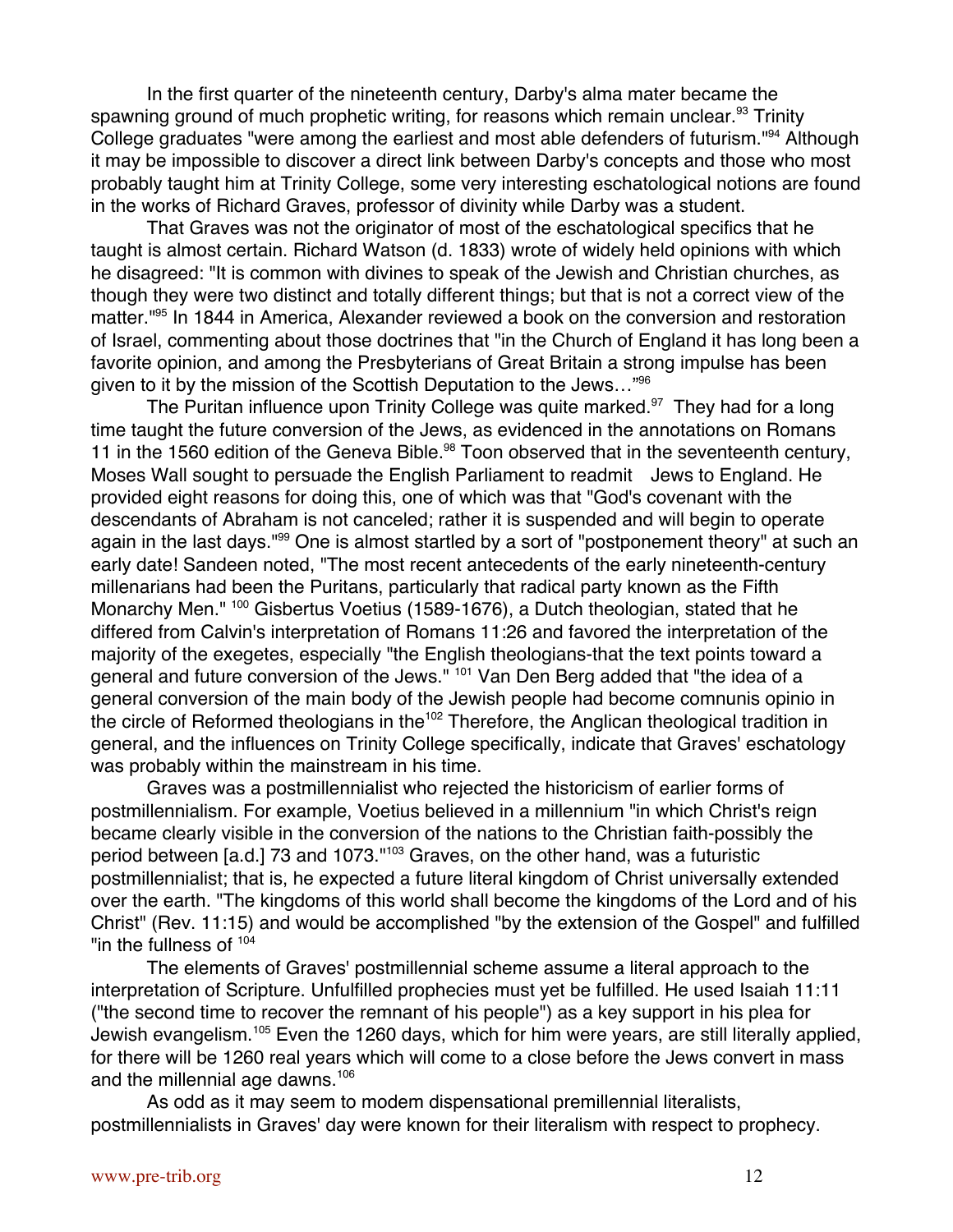Alexander Keith (1791-1880), a contemporary of Graves, wrote a book in 1828 with "the Literal Fulfillment of Prophecy" as part of its title.<sup>107</sup> That this book ran through six editions in four years (1828-32) testifies to the interest and belief in the literal fulfillment of unfulfilled prophecies. "It is recognized," said Thomas Chalmers (1780-1847), another contemporary, "in our halls of theology as holding a high place in sacred literature, and it is found in almost every home and known as a household word throughout the land."<sup>108</sup>

Keith's was no obscure work. He not only held out a literal future for Israel, he also used a literal hermeneutic on prophecy as a genre. He filled his footnotes with Scripture, often emphasizing that "the prophecies... admit of a literal [Keith's emphasis] interpretation," <sup>109</sup> and "in very truth the prophecy savours not in the least of hyperbole." <sup>110</sup> Certainly for Graves and Keith, unfulfilled prophecy was not to be explained away typologically, or interpreted figuratively, as if already being fulfilled in a different sense. Unfulfilled prophecy was yet to take place in space-time history.

Graves used the irrevocable promises of God to Abraham in conjunction with unfulfilled prophecy to defend the future conversion and restoration of Israel to Palestine. At present, explained Graves, the Jews may be experiencing chastisements, but these "were not to terminate in a final and irremediable destruction. "<sup>111</sup> Graves' literal interpretation of Deuteronomy 28,30:1-6; and Leviticus 26:44 led him to expect a worldwide, protracted dispersion of the Jews, as well as certain reestablishment in Palestine, "secured to them in the original covenant with their great ancestor."' <sup>112</sup> Keith also taught the unconditionality of the Abrahamic covenant: "The Scriptures also declare that the covenant with Abraham-that God would give the land of Canaan to his seed for an everlasting possession,-would never be broken ...."<sup>113</sup>

For Graves, Israel's future national restoration would be her second and final return to Palestine (Isa. 11:10-16). It had been delayed so long in order that the fullness of the Gentiles might come in (Rom. 11:25).<sup>114</sup> This fullness would be brought in, and the time of Jewish conversion and restoration would occur after the 1260 years (he followed the day-fora-year interpretation) of Daniel and Revelation were fulfilled.<sup>115</sup> Graves believed that the Christian could not know the dating of the 1260 years with precision, so that he "should pronounce his opinion with great caution and reserve." <sup>116</sup> But in 1811, he admitted that "the circumstances of the present time... [indicate] a rapidly approaching fulfillment of prophecy."117

Since the conversion of Israel (not the personal return of Christ) would mark the future change of dispensation to usher in a glorious period of earth history, Graves threw himself wholeheartedly behind the London Society for Promoting Christianity Amongst the Jews. Through the church, the gospel would be "re-echoed back again from us to them... repaying to her parent the means of existence."<sup>118</sup> Giving an exposition of Romans 11:15,30, and 31, Graves included a gathering of Gentiles into the church after the ascension of Christ and the fall of Israel. The Gentile church would then be instrumental in Israel's rising again as a nation. Thus the conversion and restoration of the Jews would be "a necessary preliminary to the final great and universal conversion of the Gentile world." <sup>119</sup> In other words, there would be two ingatherings of Gentiles. The second could be considered another "fullness of the Gentiles," in that glorious time on earth when the Jews, now converted, would be "a multitude of preachers, missionaries already dispersed through every <sup>120</sup> culturally and linguistically suited for future gospel diffusion. This scenario of Jewish evangelists effectively finishing the job, which the church up to that point had been unable to do, is often recited by premillennialists. They usually relate the 144,000 of the Tribulation period to the picture. <sup>121</sup>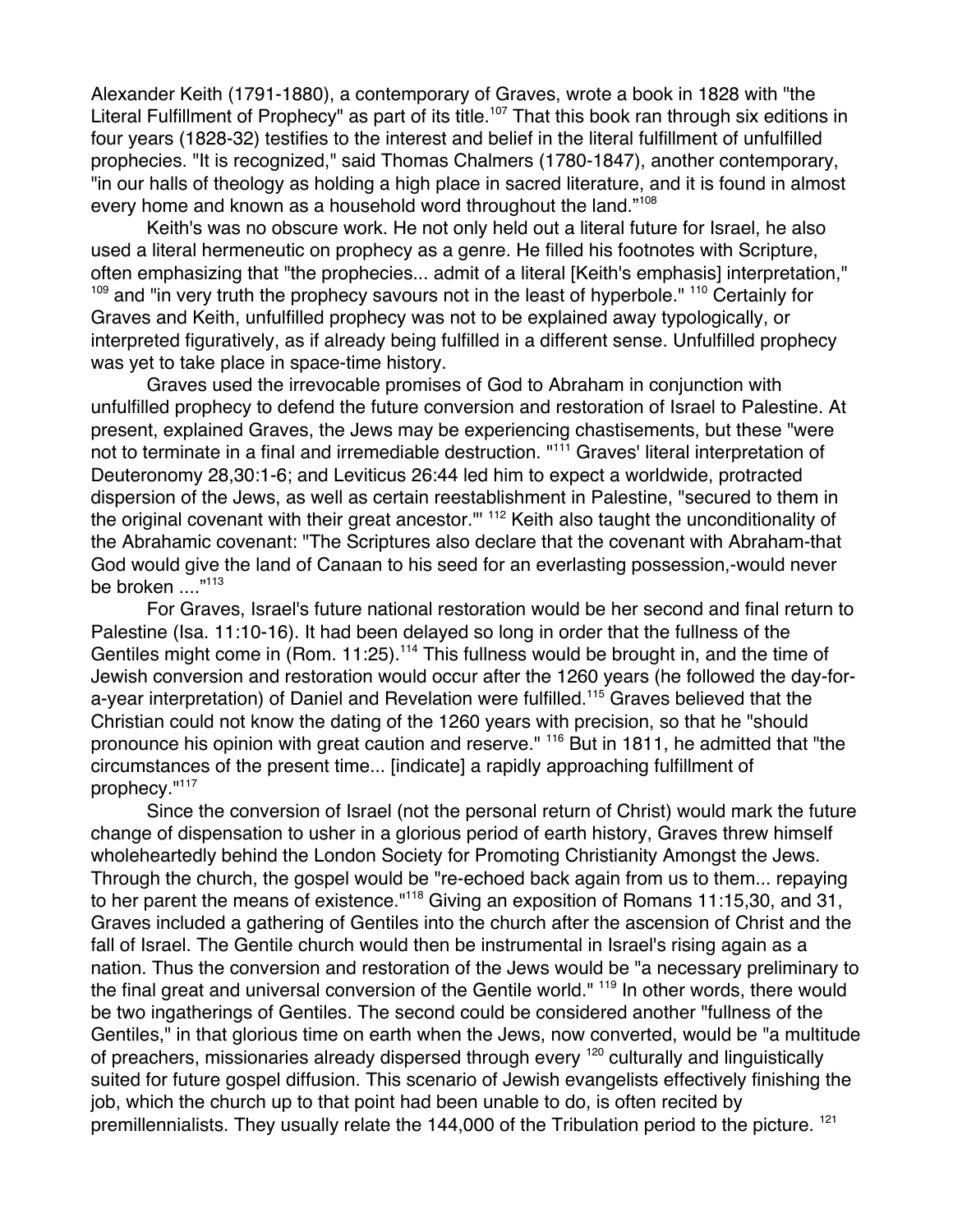In his Sermon, Graves pointed out the "signs of the times which encourage us now to hope for success in attempting the conversion of the Jews rather than at any preceding period of the world." <sup>122</sup> Then would a new dispensation (a word Graves used quite frequently) be inaugurated on planet earth. Graves anticipated the rapid approach of this time, calling it a "grand era in the Divine dispensations." <sup>123</sup> The conversion of Israel was imminent, and it was in such a theological atmosphere of expectancy that Darby was schooled!

Graves called the evident reciprocity between Israel and the church, which will be fulfilled in the "grand era," "a wonderful harmony of the various parts of the divine economy." <sup>124</sup> Graves distinguished between "the Jewish scheme" (a phrase Darby would nearly wear out in years to come!), or dispensation, and the Gentile or Christian dispensation. <sup>125</sup> All the dispensations are:

…the scheme carried on under this Supreme Lord and King, according to the Scriptures, with an uninterrupted progress from the creation to this hour, and still evidently progressive; exhibiting the Church of Christ, and the Jewish Nation which rejects that Christ, as rendered equally subservient to this grand design of Providence; by which "the kingdoms of this world will finally become the kingdoms of the Lord and of his Christ:" and the triumph of grace here will prepare for the kingdom of glory hereafter. <sup>126</sup>

For Graves, one should contemplate "the Jewish and Christian dispensations united in one system," <sup>127</sup> yet having distinction and progress within the historical outworking of that system. "The Church of Christ" and "the Jewish Nation" will be together in "the grand era."

Graves apparently followed many Anglican divines in distinguishing the Jewish and Gentile dispensations and the Jewish and Gentile (or Christian) churches. Secker,<sup>128</sup> writing before 1771, spoke of the church in its largest sense as comprehending "the whole Number of good Persons, in every Age.. . under whatever Dispensation of true Religion.  $\cdot$ "<sup>129</sup> He explained that the Scriptures usually apply the word "church" to the Christian assemblies after the ascension of Christ. He said, "But the Church, more especially meant here in the Creed, is the Christian: which, though in some Respects the same with the Jewish, in others differed from it." <sup>130</sup> Thus distinguishing Israel and the church in some respects was customary, while not a few drew the conclusion that "they were two distinct and totally different things." 131

## **Conclusion**

The theological grist for Darby's later synthesis was certainly present at Trinity College in his student days. Darby was trained in an atmosphere in which it was commonplace to refer to "the Church of Christ" and "the Jewish Nation" fulfilling different but related future roles. He was primed to anticipate a future dispensation in which Israel would play a distinctive part among the nations of the world, living in prosperity in their ancient land. Believing that the Gentile dispensation interposed between the Jewish dispensation and the future millennium, in which Israel would have her earthly portion, Darby called the Gentile dispensation "the Gentile parenthesis in their history." <sup>132</sup> It is a small step from the Gentile church and the Gentile parenthesis to the parenthesis church. The imprecise language for the church (the Jewish church, the Gentile church) of his Anglican forebears, and their distinguishing of the Jewish and Gentile dispensations possibly underlie Darby's earthly/heavenly insight.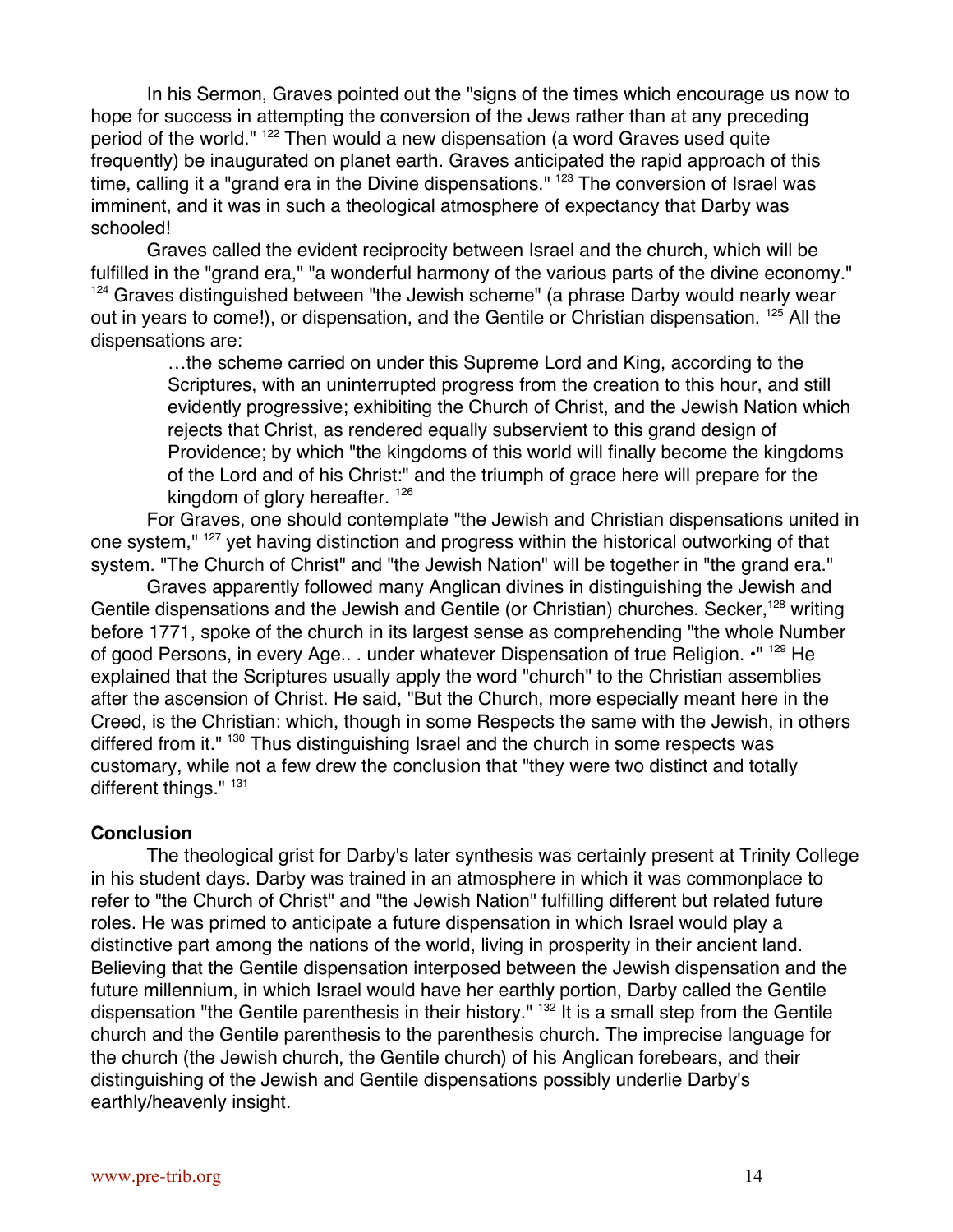Darby's Trinity College background cannot be discounted when analyzing his later doctrinal formulations. The atmosphere of millennial expectancy in which he was trained certainly affected his eschatology. The postmillennialism of Graves dealt very literally with unfulfilled prophecy and spawned an attitude of anticipation for an imminent change of dispensation. Israel would come into her rightful portion at that time. Within such a conceptual scheme, Darby made certain exegetical decisions. The literal return of Christ to earth, at which time Israel would be converted, was imminent for Darby, and not merely the conversion of the Jews. The change of dispensation would be accompanied by the rapture of the living saints and the resurrection of the dead saints. The change of body occasioned by these events for the saints carried the idea of a heavenly people in glorified bodies and an earthly people in natural bodies as being together in Christ's kingdom, the new dispensation.

How to get these two kinds of saints (heavenly and earthly) into the kingdom kept Darby open to further reflection on Daniel's seventieth week. Abandoning an earlier historicist interpretation for the 1260 days, he moved to a futurism with respect to Daniel's seventieth week. Here he had the clue as to how both kinds of saints could be in the kingdom at the same time. The rapture for glorification occurred prior to the 1260 days at least, allowing time for a remnant of Israel to develop and enter the kingdom in natural bodies

Thus exegetical decisions on certain specifics overlay the basic Anglican ecciesiology and eschatology of Darby's mentors. A new synthesis was born. Possible antecedents have pointed to pieces of the new synthesis he arrived at by 1833. These pieces were the raw material with which Darby worked. No one up to Darby, it appears, had espoused the exact finished product as he articulated it. Darby's ecclesiological decisions led him to emphasize the heavenly nature of the Christian church in the Gentile dispensation over against the earthly nature of the Jewish nation in the Jewish dispensation. The eschatological decisions which followed later moved him toward clearing the way for consistently holding to two kinds of saints- two peoples of God-in the coming dispensation of the kingdom.

<sup>10</sup> Darby, CW, 1:36.

<sup>12</sup> Darby, CW 1:1.

<sup>|&</sup>lt;br>|<br>| <sup>1</sup> See John Nelson Darby, Letters of J. N. Darby (London: Stow Hill Bible and Tract Depot, n.d.; reprint, Sunbury, Pa.: Believers Bookshelf, 1971), 1:73, 205, 431, 451, and 524. An excellent recent biography on Darby is by Max S. Weremohuk, John Nelson Darby: A Biography (Neptune, NJ.: Loizeaux Brothers, 1992), 256.

 $2$  W.G. Turner, John Nelson Darby (London: C. A. Hammond, 1944), 12.

<sup>&</sup>lt;sup>3</sup> Stuart 0. Seanoir, personal letter, Dublin, Ireland, 26 January 1989. Mr. Seanoir is an assistant librarian in the Manuscripts Department at Trinity College, Dublin. He took this information from the Alumni Dublinenses.

<sup>4</sup> See Dathy, Letters, 2:310.

<sup>5</sup> Ibid., 3:297.

<sup>6</sup> Turner, Darby, 13-15.

 $<sup>7</sup>$  Ibid., 16.</sup>

<sup>&</sup>lt;sup>8</sup> John Nelson Darby, The Collected Writings of I. N. Darby (CW), ed. William Kelly, new ed. (London: G. Morrish, n.d.; reprint, Sunbury, Pa.: Believers Bookshelf, 1971),20:288. (Pagination in the new edition is different from the original.)

<sup>&</sup>lt;sup>9</sup> John Howard Goddard, "The Contribution of John Nelson Darby to Soteriology, Ecclesiology, and Eschatology" (Th.D. russ., Dallas Theological Seminary, 1948), 15-16.

<sup>&</sup>lt;sup>11</sup> William Blair Neatby, A History of the Plymouth Brethren (London: Hodder and Stoughton, 1901), 15.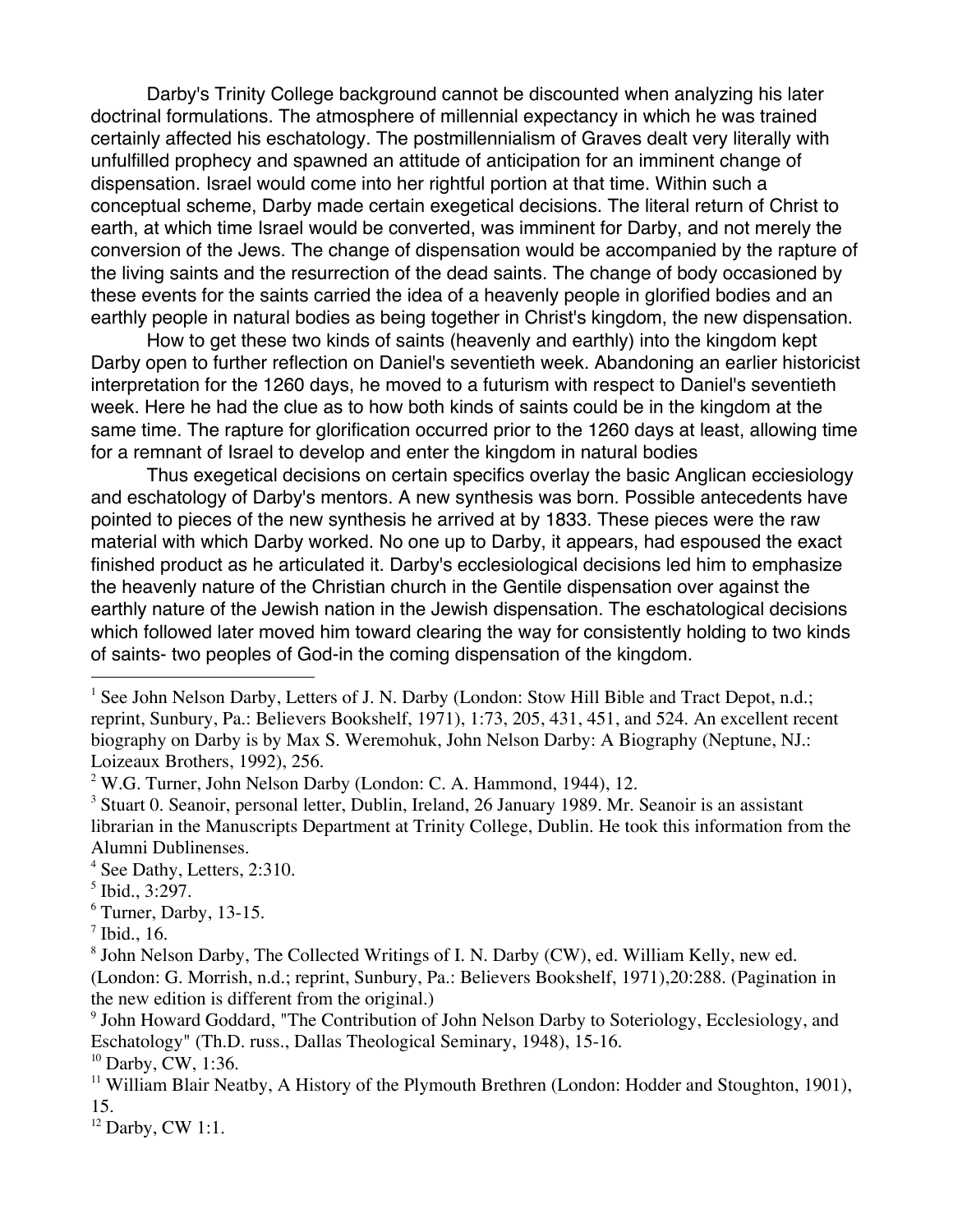<sup>13</sup> Ibid., 1:1-19.

<sup>14</sup> See Dathy, Letters, 1:344; 3:298.

15 Ibid., 3:298-99.

16 Ibid., 3:299.

17 Darby, CW, 1:20-35.

<sup>18</sup> Larry Vance Crutchfield, "The Doctrine of Ages and Dispensations as Found in the Published Works of John Nelson Darby (1800-1882)" (Ph.D. diss., Drew University, 1985), 10.

<sup>19</sup> Darby, CW, 2:1-31.

<sup>20</sup> Ibid., 2:32.

 $2^{21}$  Ibid., 2:31.

22 Ibid., 2:27.

 $^{23}$  Neatby, History, 20. Compare, however, Darby's own statement: "When I left it [the Establishment], I published the tract on 'The Nature and Unity of the Church of Christ" (CW, 1:36). This tract is dated 1828.

<sup>24</sup> Darby, CW, 1:37.

- $25$  Darby, Letters, 1:344.
- 26 Ibid., 3:298-99.
- 27 Darby, CW, 2:1-31.

28 Ibid., 2:32.

- $29$  Ibid., 2:7-9.
- 30 Ibid., 2:9.
- $31$  Ibid., 2:4.
- 32 Ibid., 2:18.
- 33 Ibid., 2:40.
- 34 Ibid., 2:23.

<sup>35</sup> See Richard Graves, A Sermon Preached in St. Andrew's Church, Dublin, on Sunday, 21st

April, 1811. lAid of the London Society for Promoting Christianity Amongst the Jews (Dublin:

J. Jones, 1811), 38, 40; John in F C. Harrison, The Second Coming: Popular Millenarianism (1780- 1850) (New Brunswick, N.J.: Rutgers University Press, 1979), 78; and D. N. Hempton,

"Evangelicalism and Eschatology," Journal of Ecclesiastical History 31 (April 1980): 182-83. On the little horn of Daniel 7, even Darby remarked, "Napoleon may serve to give us an idea of this state of things" (CW, 5:147; cf. 11:386-87).

<sup>36</sup> John in F C. Harrison, The Second Coming: Popular Millenarianism (1780-1850) (New Brunswick, NJ.: Rutgers University Press, 1979), 6-14.

<sup>37</sup> Hempton, "Evangelicalism and Eschatology," 182.

<sup>38</sup> See Ernest R. Sandeen, The Roots of Fundamentalism: British and American Millenarianism 1800-1930 (Chicago: The University of Chicago Press, 1970), 18-21.

39 Ibid., 20-21.

40 Ibid., 32.

<sup>41</sup> See Nearby, History, 39; and Harold H. Rowdon, The Origins of the Brethren, 1825-1850 (London: Pickering and Inglis, 1967), 87.

<sup>42</sup> See Erich Geldbach, Christliche Versammlung und Heilsgeschichte bei John Nelson Darby, 2d ed. (Solingen: Herm. Weck Sohn, 1972), 26-27.

<sup>43</sup> Darby, Letters, 1:5-7; Neatby, History, 39; and Sandeen, Roots, 38.

44 See Turner, Darby, 34.

 $45$  Darby, Letters, 1:5-7.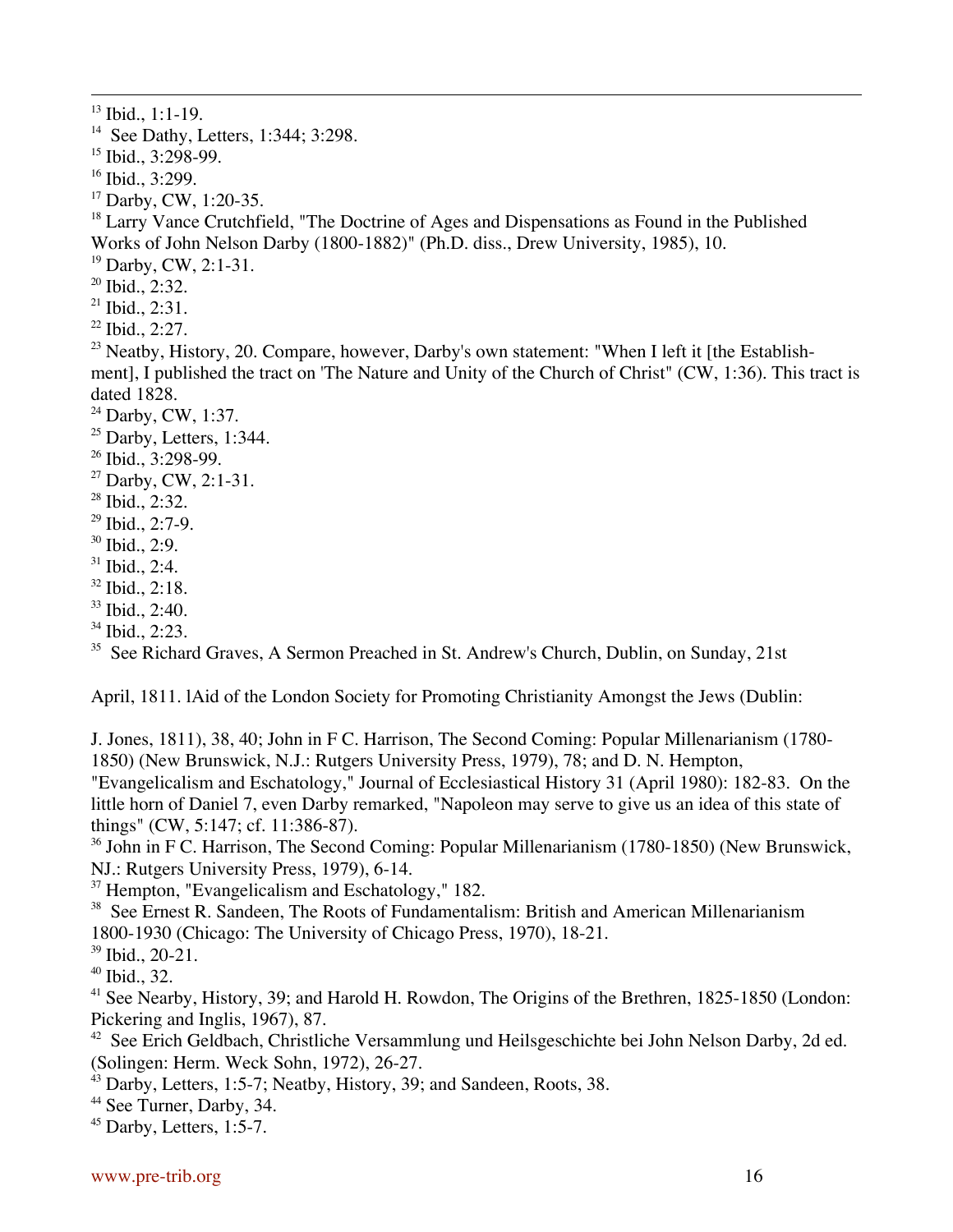46 Sandeen, Roots, 36.

 $47$  Darby, Letters, 1:6-7.

48 Ibid., 1:7.

49 For a modern historicist approach, see Oral Collins, "Premillennial Historicism," Henceforth 11 (Fall 1982-Winter 1983): 29; and the "two-books-in-one" booklet by Edward C. Whise-nant, On Borrowed lime (and] 88 Reasons Why the Rapture Could Be In 1988 (Nashville, TN: World Bible Society, 1988).

<sup>50</sup> See John Nelson Darby, Synopsis of the Books of the Bible, new ed. (London: G. Momsh, n.d.; reprint, London: Stow Hill Bible Tract Depot, 1965), 5:371-72.

<sup>51</sup> Darby, Letters, 1:7.

- $52$  Ibid., 1:58. See also Daiby's article, "What Saints Will be in the Tribulation?" (CW, 11:110-17).
- <sup>53</sup> Darby, Letters, 1:7.
- 54 Sandeen, Roots, 36-37.

55 Ibid., 37.

<sup>56</sup> For a different opinion, see Sandeen, Roots, 37-38.

<sup>57</sup> Darby, Letters, 1:7.

58 Ibid., 1:330.

59 Sandeen, Roots, 38.

60 Ibid., 64.

61 Darby, Letters, 3:299. See also Letters, 1:345, written in 1863.

62 Rowdon, Origins, 96-97.

 $63$  Dathy, Letters, 1:58.

64 Darby, CW, 14:68. See also Darby, Letters, 3:259; CW, 2:166.

<sup>65</sup> See Robert Gundiy, The Church and the Tribulation (Grand Rapids: Zondervan Publishing House,

1973). 186-87; and Crutchfield, "The Doctrine of Ages and Dispensations," 35.

66 See Charles C. Ryrie, "The Origins of Dispensationalism," in Dispensationalism Today (Chi-cago: Moody Press, 1965), 65-85; Ralph Franklin Potter, "The Historical Development of the Doctrine of the Distinction Between Israel and the Church" (Th.M. thesis, Dallas Theological Seminary, 1969); and Max Allen Wiley, "Historical Antecedents of Dispensationalism" (Th.M. thesis, Dallas Theological Seminary, 1960).

<sup>67</sup> For an opposing opinion, see Larry Vance Crutchfield, "Rudiments of Dispensationalism in the Ante-Nicene Period-Part 1: Israel and the Church in the Ante-Nicene Fathers," BSac 144 (July-September 1987): 254-76.

68 Owen Chadwick, The Victorian Church, 3d ed. (London: Adam and Charles Black, 1971),1:6.

69 Darby, CW, 18:146,156.

70 Ibid., 1:33.

<sup>71</sup> See Harold H. Rowdon, "Secession from the Established Church in the Early Nineteenth Century," Vox Evangelica 3 (1964): 76-78; and Larry Edward Dixon, "The Pneumatology of John Nelson Darby (1880-1882)" (Ph.D. diss., Drew University, 1985), 24-30.

72 Sandeen, Roots, 90.

73 W. MacNeile Dixon, Trinity College, Dublin (London: F. E. Robinson and Co., 19(Y2), 234.

74 Ibid., xii.

 $75$  Ibid.

76 Ibid., 131.

<sup>77</sup> The Whole Works of Richard Graves, D.D., compiled with a Memoir by his son, Richard Hasting Graves, 2d ed., vol. 1, Memoir-Essay on the Apostles and Evangelists (Dublin: William Curry, Jun. and Co., 1840), lxxvii.

<sup>78</sup> Dixon, Trinity College, 186.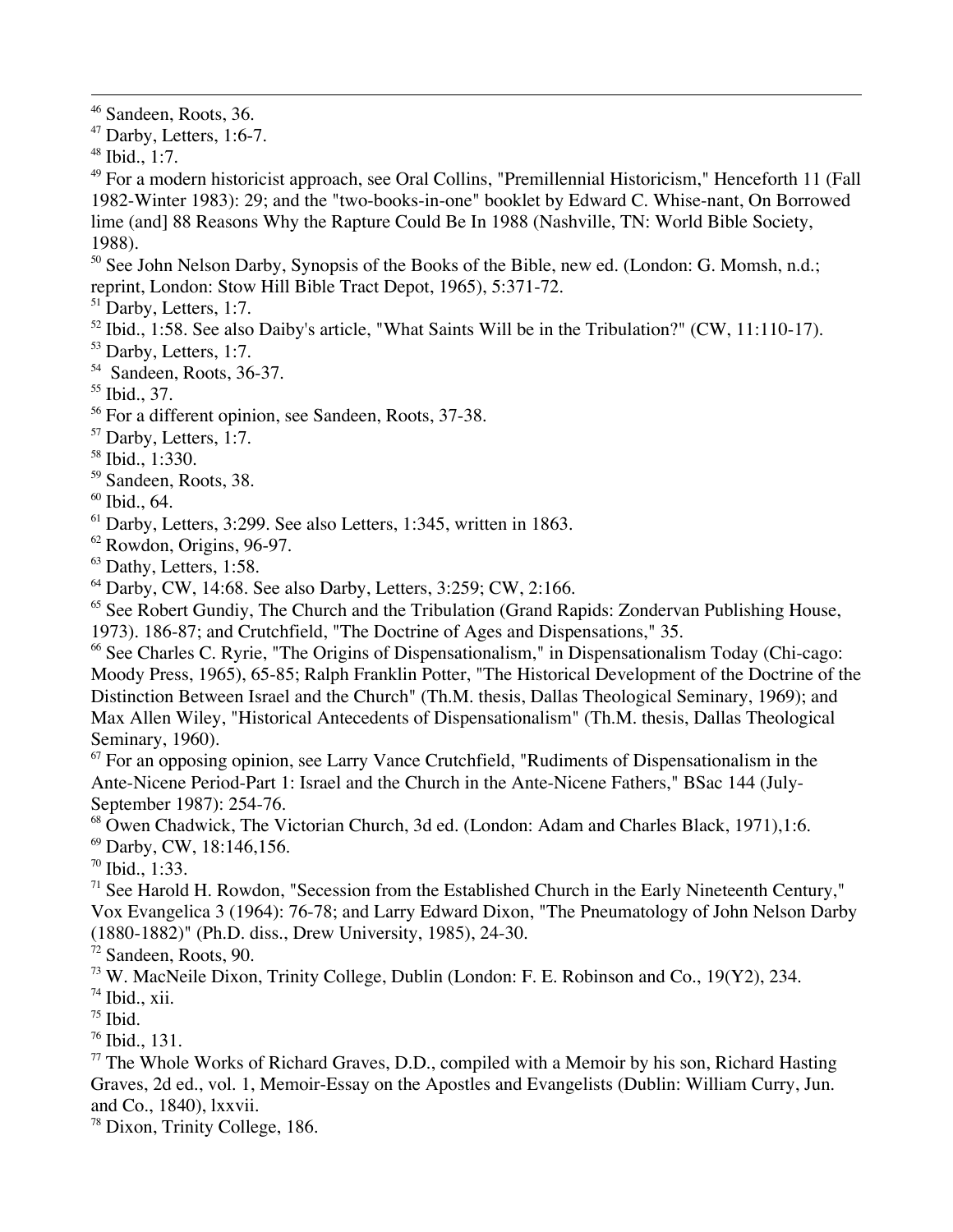79 Ibid., 185.

<sup>80</sup> Graves, Works, 1:liv.

81 Dixon, Trinity College, 194.

82 Ibid., 123, 186. See also Graves, Works, 1:xcviii.

83 Richard Graves, The First Praelection, Delivered as Professor of Divinity (Dublin: Graisberry and Campbell, 1815), 8. This address has appended to it the regulations for the annual examination of graduates and a list of recommended books to prepare students.

<sup>84</sup> Assemblies of Brethren," Ecumenical Review 24 (April 1972): 132-33.

85 Darby, CW, 6:205-6.

<sup>86</sup> Darby was a moderate Calvinist (see Darby, CW, 1:252-53). Graves was an avowed Arminian (see Graves, Works, I :cxlix).

87 Graves, Works, 1 :xxxi.

<sup>88</sup> Richard Graves, A Sermon Preached in St. Andrew's Church, Dublin, on Sunday, 21st April, 1811. In Aid of the London Society for Promoting Christianity Amongst the Jews (Dublin: I. Jones, 1811).

<sup>89</sup> Stuart 0. Seanoir, personal letter, Dublin, Ireland, 26 January 1989; and Dixon, Trinity College, 232. <sup>90</sup> Dixon, Trinity College, 259.

<sup>91</sup> Geldbach, Christliche Versammlung, 9.

<sup>92</sup> Graves, Works, 2:390-92.

<sup>93</sup> See Hempton, "Evangelicalism and Eschatology," 185.

<sup>94</sup> Sandeen, Roots, 38.

<sup>95</sup> Richard Watson, A Biblical and Theological Dictionary (New York: T. Mason and G. Lane, 1840), 241 (emphasis added).

<sup>96</sup> J. Addison Alexander, review of The Valley of Vision: or the Dry Bones of Israel Revived An Attempted Proof (from Ezekiel 37:1-14 of the Restoration and Conversion of the Jews by George Bush, The Biblical Repertory and Princeton Review 16 (1844): 380.

<sup>97</sup> See Dixon, Trinity College, 27, 30.

<sup>98</sup> See James R. Payton, Jr., "The Emergence of Postmillennialism in English Puritanism," Journal of Christian Reconstruction 6 (Summer 1979): 87-106.

<sup>99</sup> Peter Toon, "The Question of Jewish Immigration," in Puritans, the Millennium and the Future of Israel: Puritan Eschatology 1600 to 1660, ed. Peter Toon (Cambridge, England: James Clark and Co., 1970), 119.

<sup>100</sup> Sandeen, Roots, 4.

<sup>101</sup> J. Van Den Berg, "Appendix III: The eschatological expectation of seventeenth-century Dutch Protestantism with regard to the Jewish people," in Puritans, 141 (emphasis added).

 $102$  Ibid., 148.

 $103$  Ibid., 141.

<sup>104</sup> Graves, Works, 2:438.

<sup>105</sup> Graves, Sermon, 37.

<sup>106</sup> Graves, Works, 2:435.

<sup>107</sup> Alexander Keith, Evidence of the Truth of the Christian Religion, Derived fronz the literal Fulfillment of Prophecy, 6th ed. (New York: J. J. Harper, 1832).

<sup>108</sup> Leslie Stephen and Sydney Lee, eds., The Dictionary of National Biography (Oxford: Oxford University Press, 1922), s.v. "Keith, Alexander (1791-1880)," by George Clement Boase.

<sup>109</sup> Keith, Evidence, 83.

110 Ibid., 109.

<sup>111</sup> Graves, Works, 2:407.